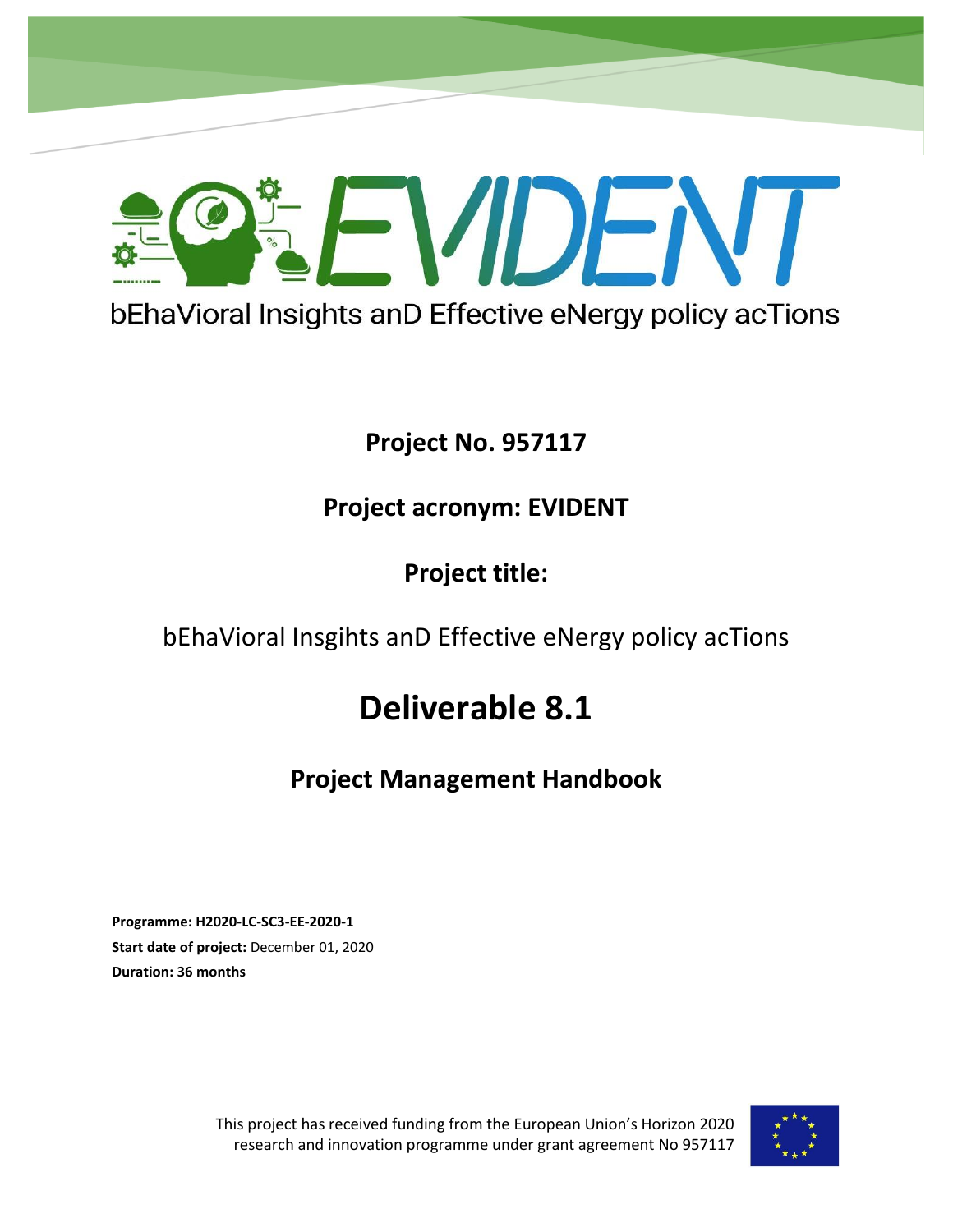## **Document Control Page**

| Deliverable Name       | Project Management Handbook                                                                                                                                  |  |  |
|------------------------|--------------------------------------------------------------------------------------------------------------------------------------------------------------|--|--|
| Deliverable Number     | D8.1                                                                                                                                                         |  |  |
| Work Package           | WP8                                                                                                                                                          |  |  |
| <b>Associated Task</b> | T8.1                                                                                                                                                         |  |  |
| Covered Period         | M01                                                                                                                                                          |  |  |
| Due Date               | M01 - December 31, 2020                                                                                                                                      |  |  |
| <b>Completion Date</b> | M01 - December 31, 2020                                                                                                                                      |  |  |
| <b>Submission Date</b> | M01 - December 31, 2020                                                                                                                                      |  |  |
| Deliverable Leader     | University of Western Macedonia (UOWM)                                                                                                                       |  |  |
| Deliverable Author(s)  | Radoglou-Grammatikis (UOWM), Anna Triantafyllou (UOWM),<br>Panagiotis<br>Stamatia Bibi (UOWM), Christina Petaloti (UOWM), Panagiotis Sarigiannidis<br>(UOWM) |  |  |
| Version                | V1.0                                                                                                                                                         |  |  |

|     | <b>Dissemination Level</b>                                                                 |  |
|-----|--------------------------------------------------------------------------------------------|--|
| PU  | Public                                                                                     |  |
| CO. | Confidential to a group specified by the consortium (including the Commission<br>Services) |  |

## **Document History**

| <b>Version</b> | Date                 | <b>Change History</b>                                                    | Author(s)                                                                                                                                                                       | Organisation                                 |
|----------------|----------------------|--------------------------------------------------------------------------|---------------------------------------------------------------------------------------------------------------------------------------------------------------------------------|----------------------------------------------|
| 0.1            | December<br>20, 2020 | Table of contents, Initial version                                       | Panagiotis Radoglou-<br>Grammatikis<br>(UOWM), Anna<br>Triantafyllou<br>(UOWM), Stamatia<br>Bibi (UOWM),<br>Christina Petaloti<br>(UOWM), Panagiotis<br>Sarigiannidis<br>(UOWM) | <b>UOWM</b>                                  |
| 0.2            | December<br>23, 2020 | Feedback from the partners<br>regarding the internal review<br>procedure |                                                                                                                                                                                 | DUTH, SID, PPC, TCD,<br>Bi2S, JRC, CERTH, CW |
| 0.3            | December<br>28, 2020 | Internal review                                                          | Dimosthenis<br>Ioannidis (CERTH),                                                                                                                                               | CERTH, DUTH                                  |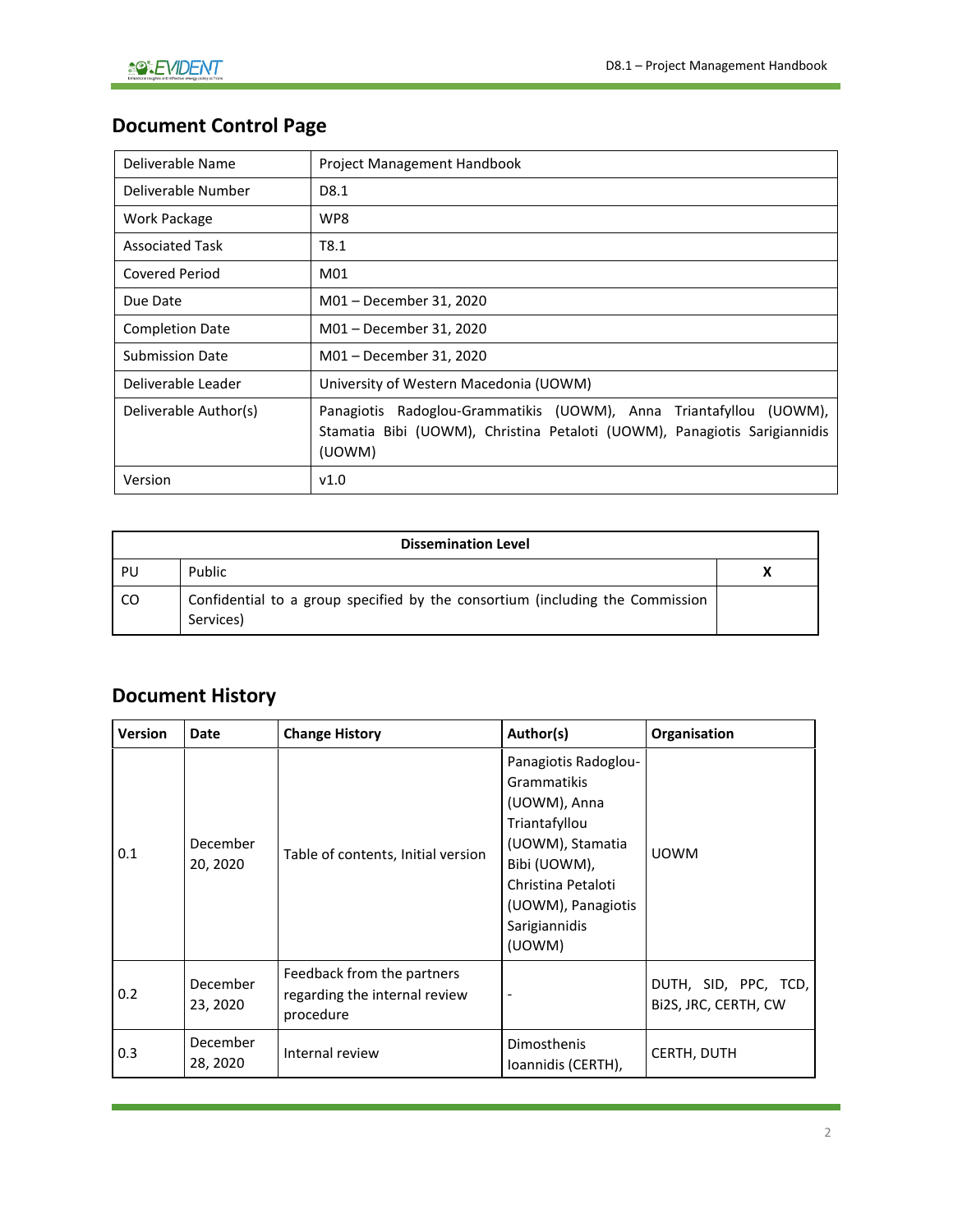

|     |                      |                                                              | Paris Karypidis<br>(DUTH)                                                                                                                                                       |              |
|-----|----------------------|--------------------------------------------------------------|---------------------------------------------------------------------------------------------------------------------------------------------------------------------------------|--------------|
| 0.4 | December<br>29, 2020 | Quality review                                               | Dimosthenis<br>Ioannidis (CERTH)                                                                                                                                                | <b>CERTH</b> |
| 1.0 | December<br>31, 2020 | Final version submitted to the<br><b>European Commission</b> | Panagiotis Radoglou-<br>Grammatikis<br>(UOWM), Anna<br>Triantafyllou<br>(UOWM), Stamatia<br>Bibi (UOWM),<br>Christina Petaloti<br>(UOWM), Panagiotis<br>Sarigiannidis<br>(UOWM) | <b>UOWM</b>  |

## **Internal Review History**

| Name                 | <b>Institution</b> | Date              |
|----------------------|--------------------|-------------------|
| Michail Angelopoulos | <b>PPC</b>         | December 28, 2020 |
| Paris Karypidis      | <b>DUTH</b>        | December 28, 2020 |

## **Quality Manager Revision**

| <b>Name</b>           | <b>Institution</b> | Date              |
|-----------------------|--------------------|-------------------|
| Dimosthenis Ioannidis | CERTH              | December 28, 2020 |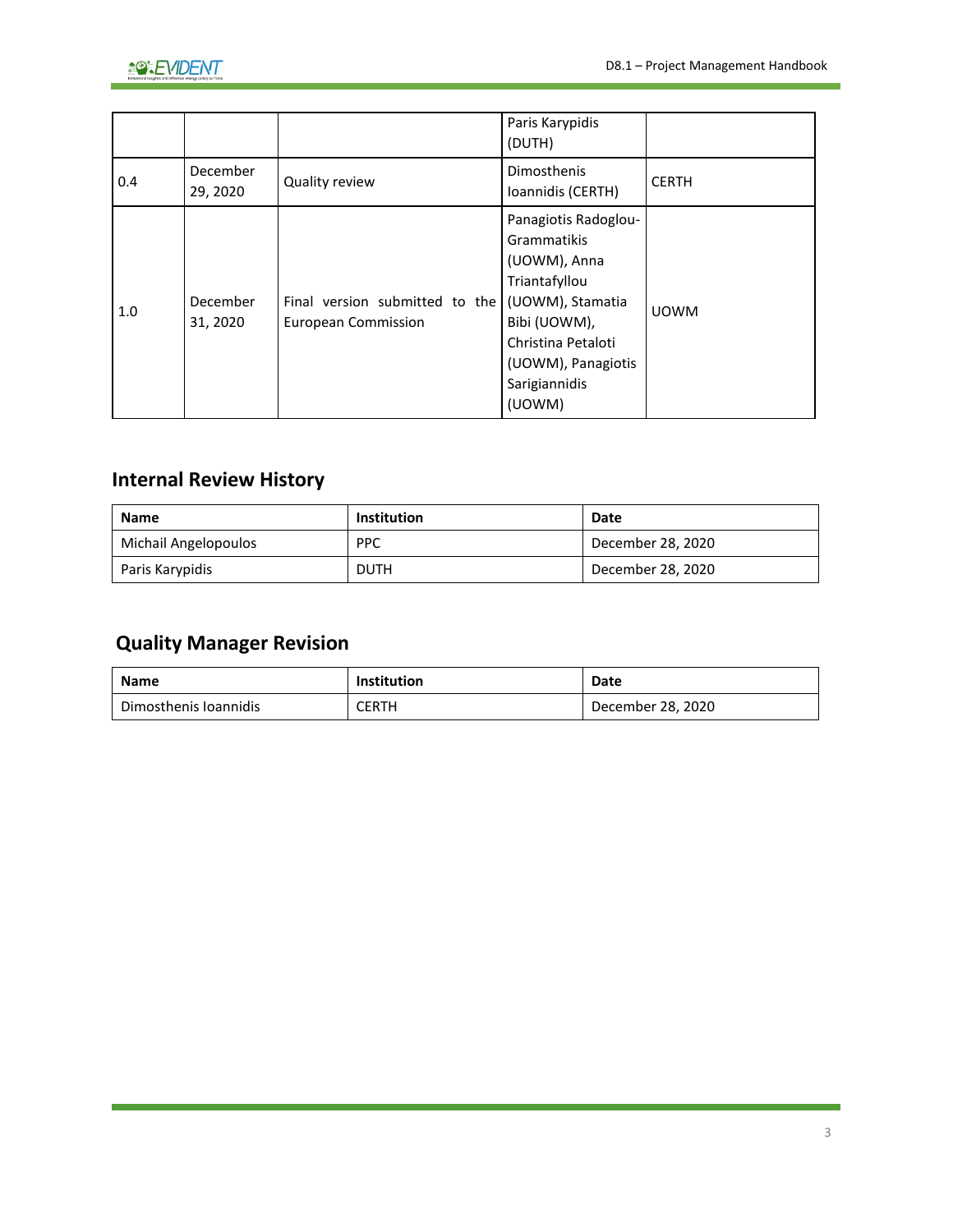#### **Legal Notice**

The information in this document is subject to change without notice.

The Members of the EVIDENT Consortium make no warranty of any kind about this document, including, but not limited to, the implied warranties of merchantability and fitness for a particular purpose.

The Members of the EVIDENT Consortium shall not be held liable for errors contained herein or direct, indirect, special, incidental, or consequential damages in connection with the furnishing, performance, or use of this material.

The European Commission is not responsible for any use that may be made of the information it contains.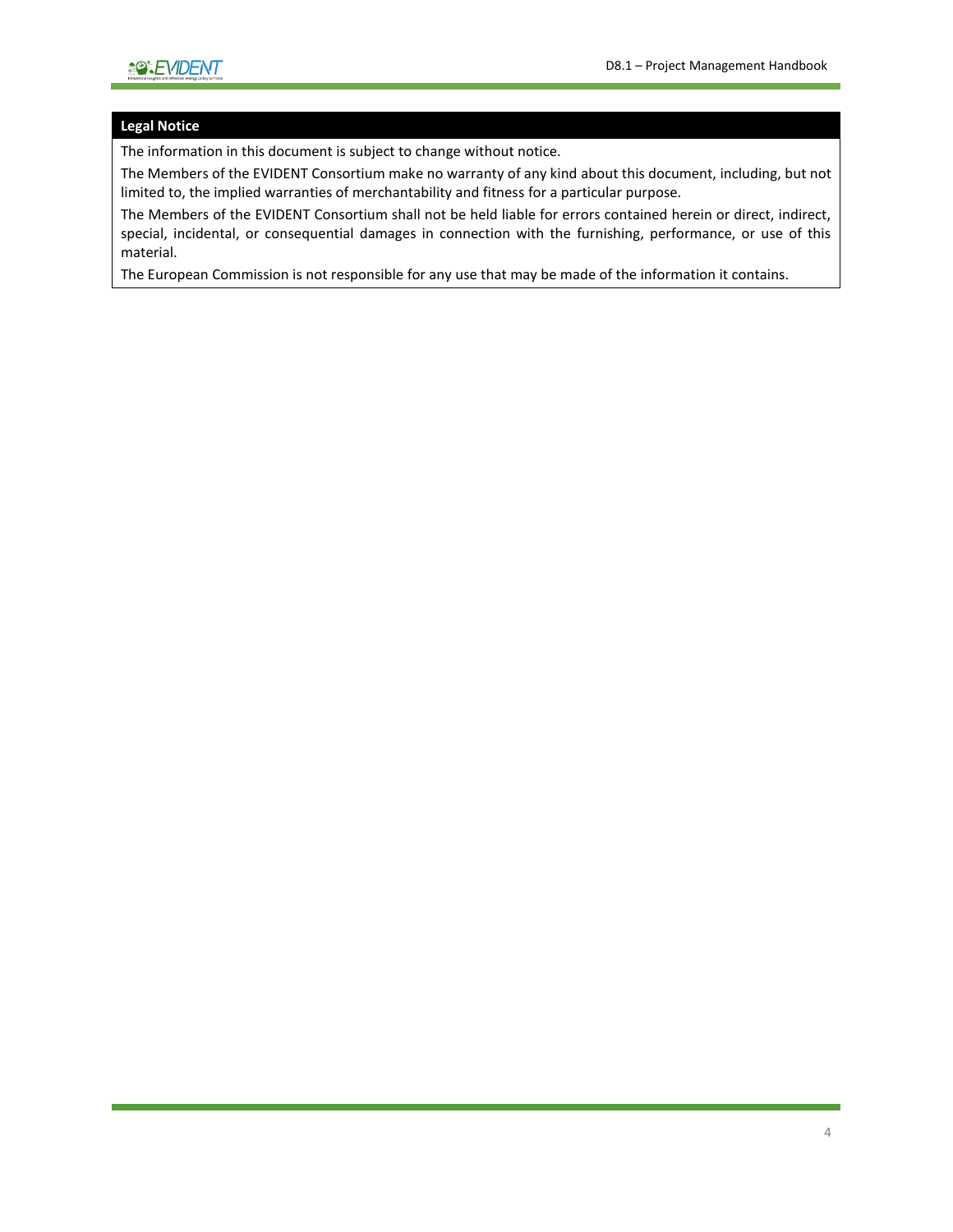## <span id="page-4-0"></span>**Table of Contents**

| 1.     |  |
|--------|--|
| 1.1.   |  |
| 1.2.   |  |
| 1.3.   |  |
| 2.     |  |
| 2.1.   |  |
| 2.1.1. |  |
| 2.1.2. |  |
| 2.1.3. |  |
| 2.1.4. |  |
| 2.1.5. |  |
| 2.2.   |  |
| 2.2.1. |  |
| 2.2.2. |  |
| 2.2.3. |  |
| 2.2.4. |  |
| 2.2.5. |  |
| 2.2.6. |  |
| 2.2.7. |  |
| 2.2.8. |  |
| 3.     |  |
| 3.1.   |  |
| 3.2.   |  |
| 3.3.   |  |
| 4.     |  |
| 4.1.   |  |
| 4.2.   |  |
|        |  |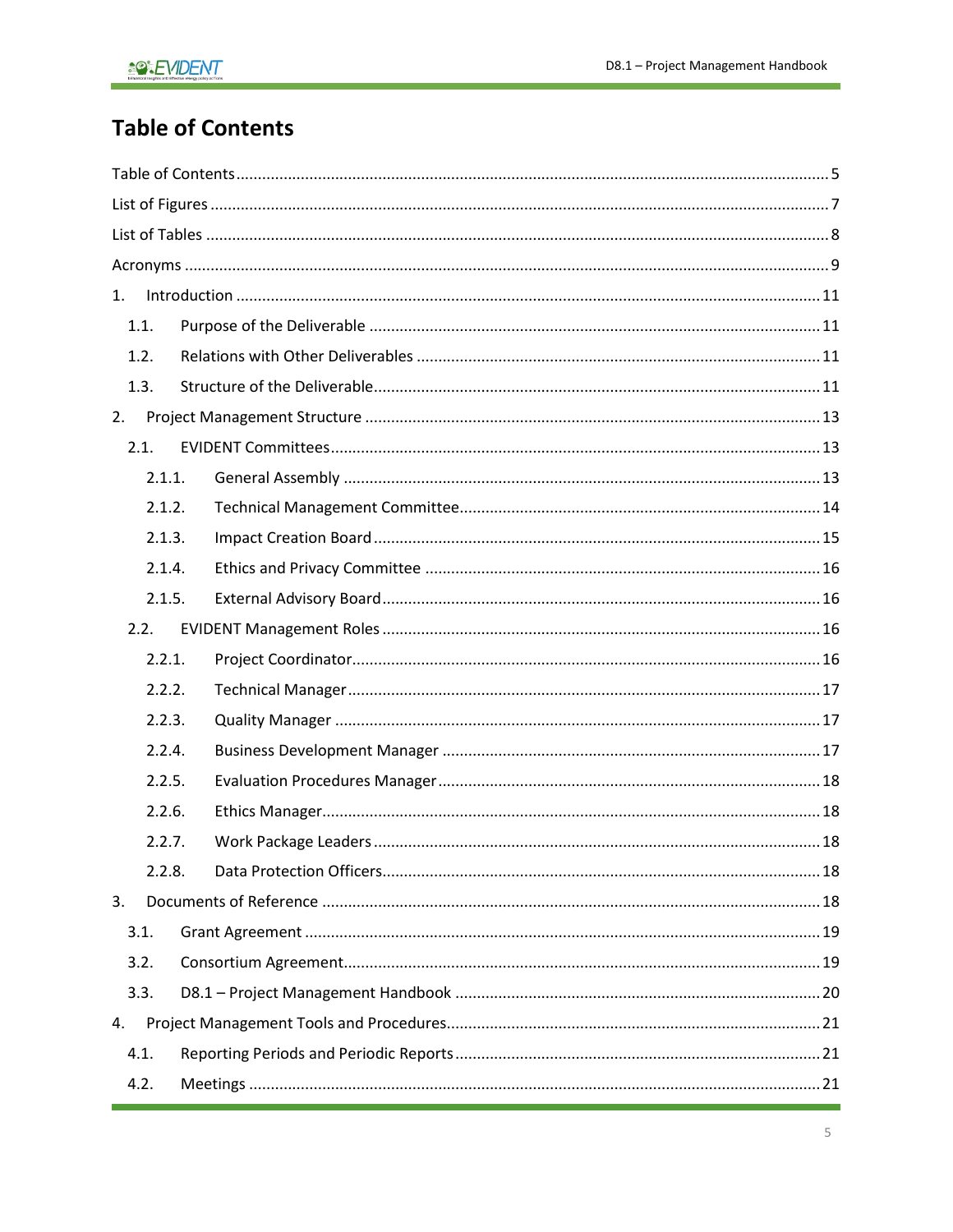### **AOREVIDENT**

| 4.2.1. |  |  |  |
|--------|--|--|--|
| 4.2.2. |  |  |  |
| 4.2.3. |  |  |  |
| 4.3.   |  |  |  |
| 4.3.1. |  |  |  |
| 4.3.2. |  |  |  |
| 4.4.   |  |  |  |
| 4.5.   |  |  |  |
| 4.5.1. |  |  |  |
| 4.5.2. |  |  |  |
| 4.5.3. |  |  |  |
| 4.5.4. |  |  |  |
| 5.     |  |  |  |
| 5.1.   |  |  |  |
| 5.2.   |  |  |  |
| 5.3.   |  |  |  |
| 5.4.   |  |  |  |
| 6.     |  |  |  |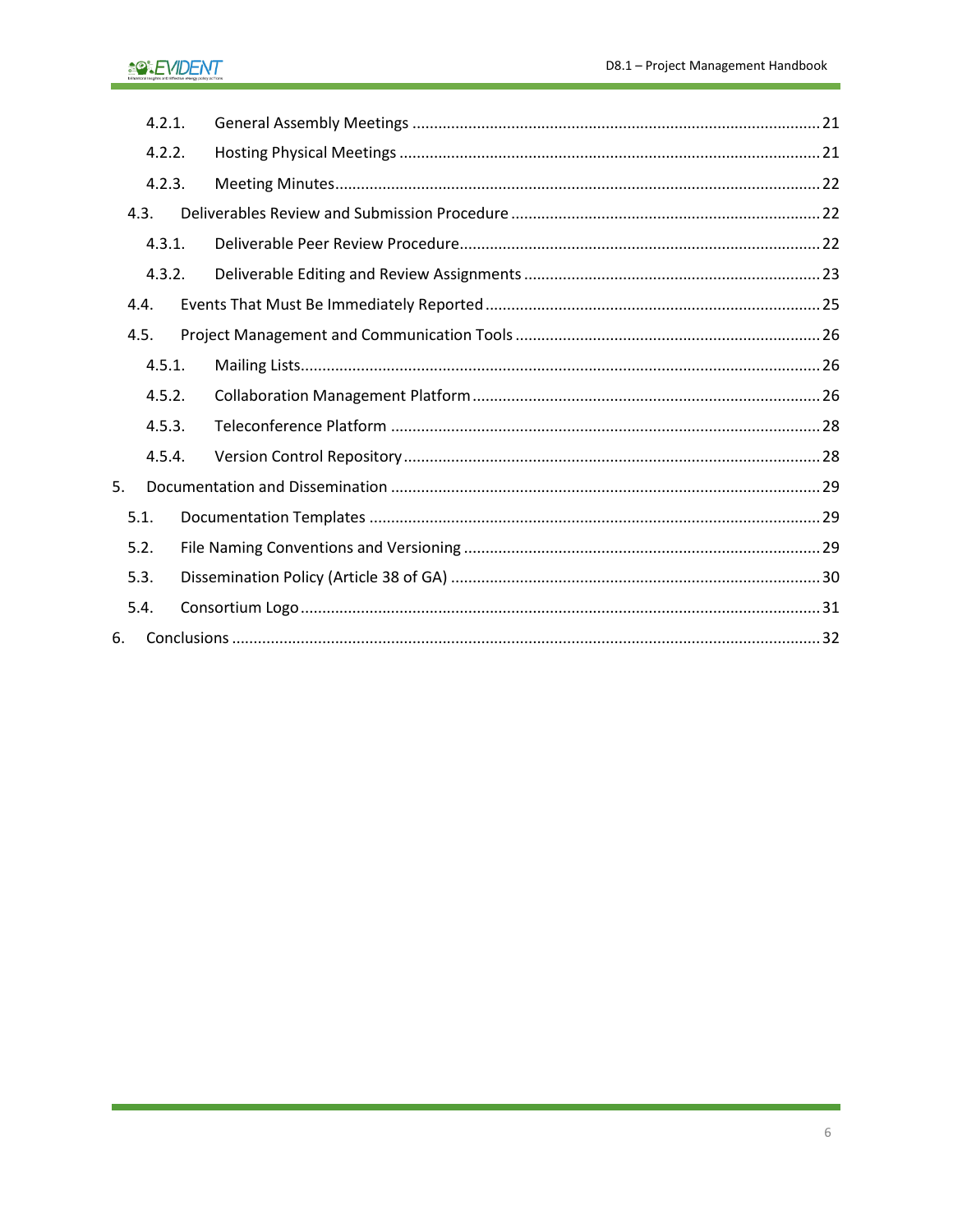## <span id="page-6-0"></span>**List of Figures**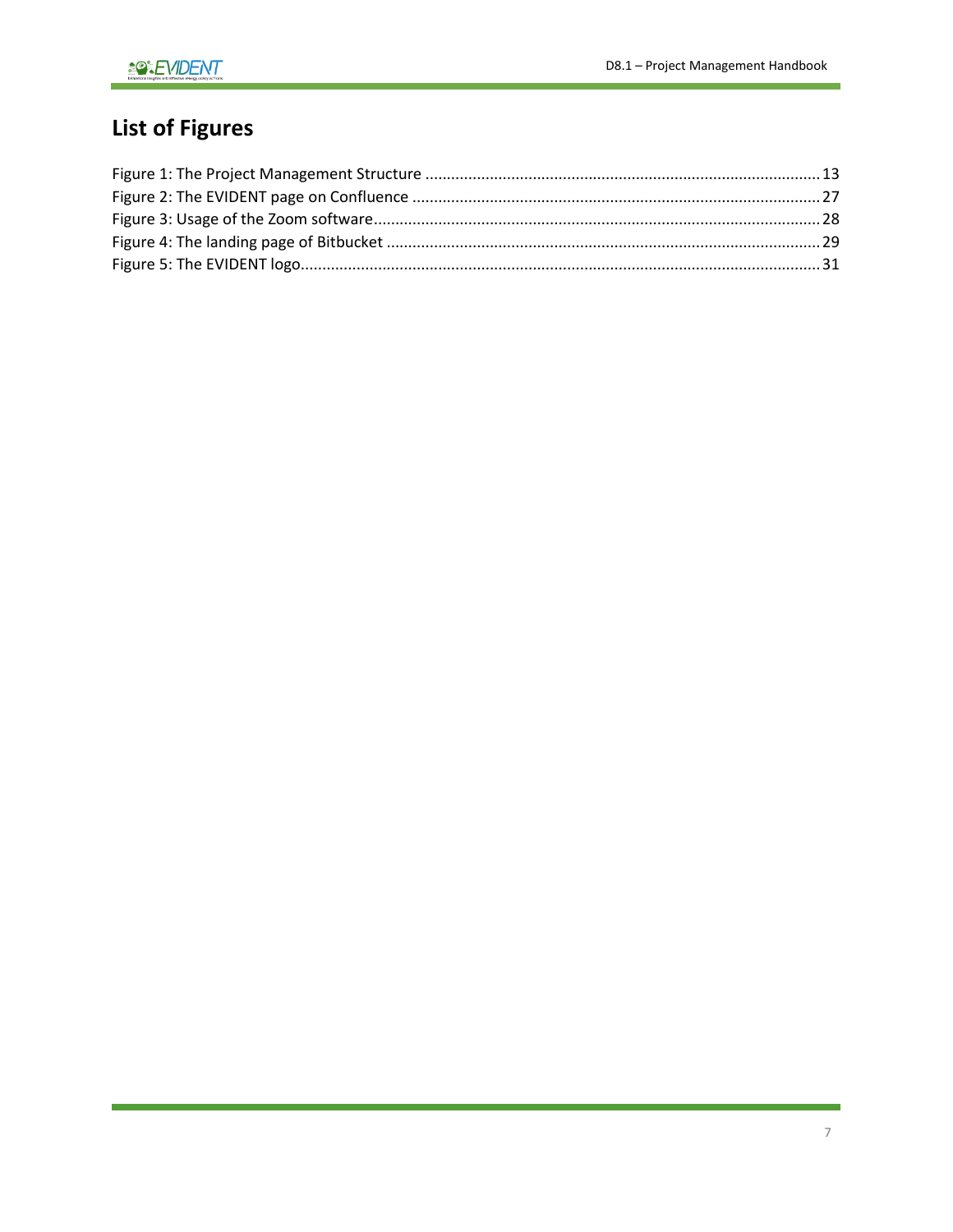## <span id="page-7-0"></span>**List of Tables**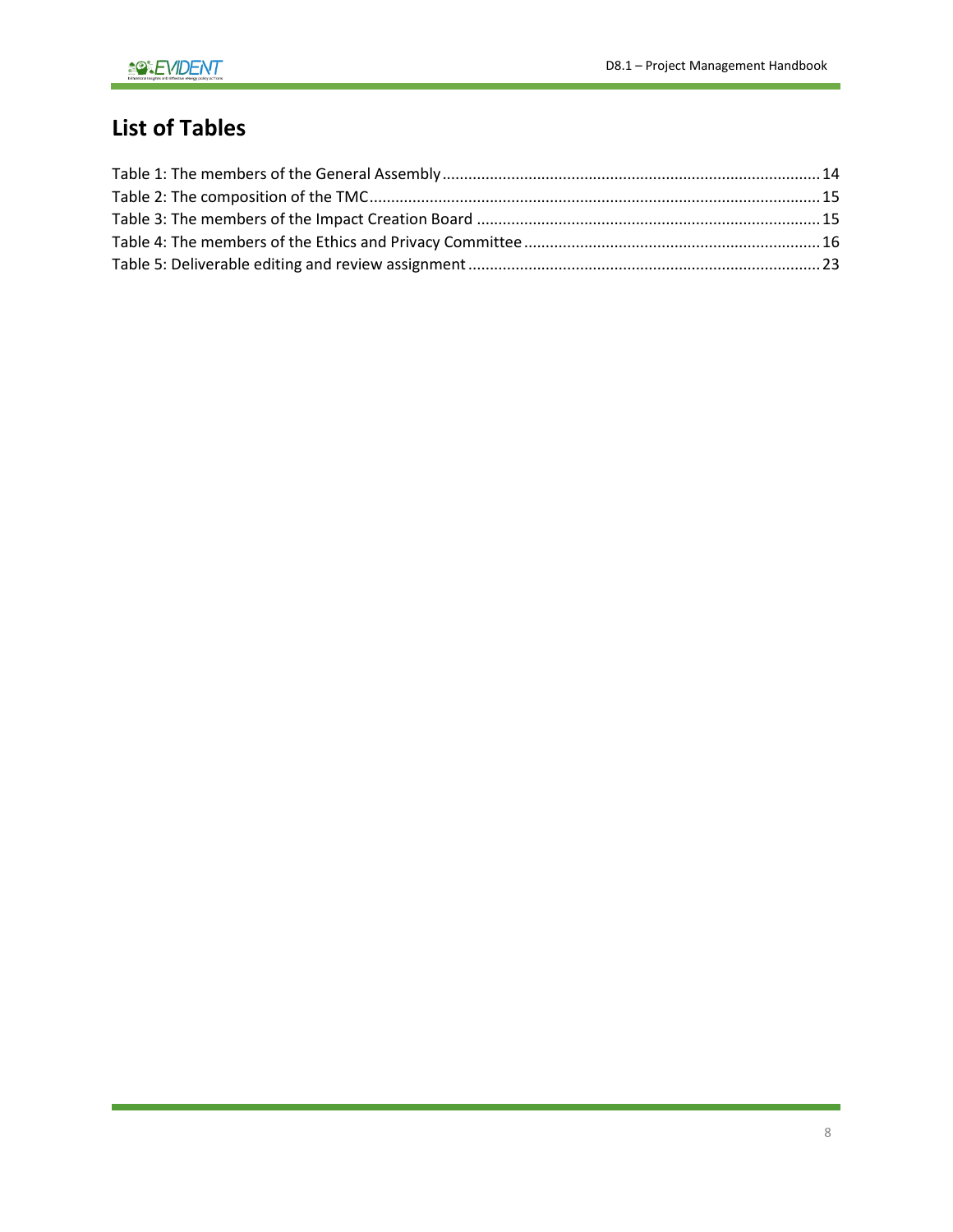## <span id="page-8-0"></span>**Acronyms**

| <b>Acronym</b> | <b>Explanation</b>                    |
|----------------|---------------------------------------|
| <b>BDM</b>     | <b>Business Development Manager</b>   |
| CA             | Consortium Agreement                  |
| <b>DL</b>      | Deliverable Leader                    |
| <b>DPO</b>     | Data Protection Officer               |
| EAB            | <b>External Advisory Board</b>        |
| EC             | <b>European Commission</b>            |
| <b>EM</b>      | <b>Ethics Manager</b>                 |
| <b>EPC</b>     | <b>Ethics and Privacy Committee</b>   |
| <b>EPM</b>     | <b>Evaluation Procedures Manager</b>  |
| EU             | European Union                        |
| GA             | <b>Grant Agreement</b>                |
| <b>ICB</b>     | <b>Impact Creation Board</b>          |
| <b>LEAR</b>    | Legal Entity Appointed Representative |
| PC             | Project Coordinator                   |
| <b>PM</b>      | Person Month                          |
| PO             | Project Officer                       |
| <b>QM</b>      | <b>Quality Manager</b>                |
| <b>RP</b>      | <b>Reporting Period</b>               |
| <b>TL</b>      | <b>Task Leader</b>                    |
| <b>TM</b>      | <b>Technical Manager</b>              |
| <b>TMC</b>     | <b>Technical Management Committee</b> |
| URL            | Uniform Resource Locator              |
| <b>WP</b>      | <b>Work Package</b>                   |
| <b>WPL</b>     | Work Package Leader                   |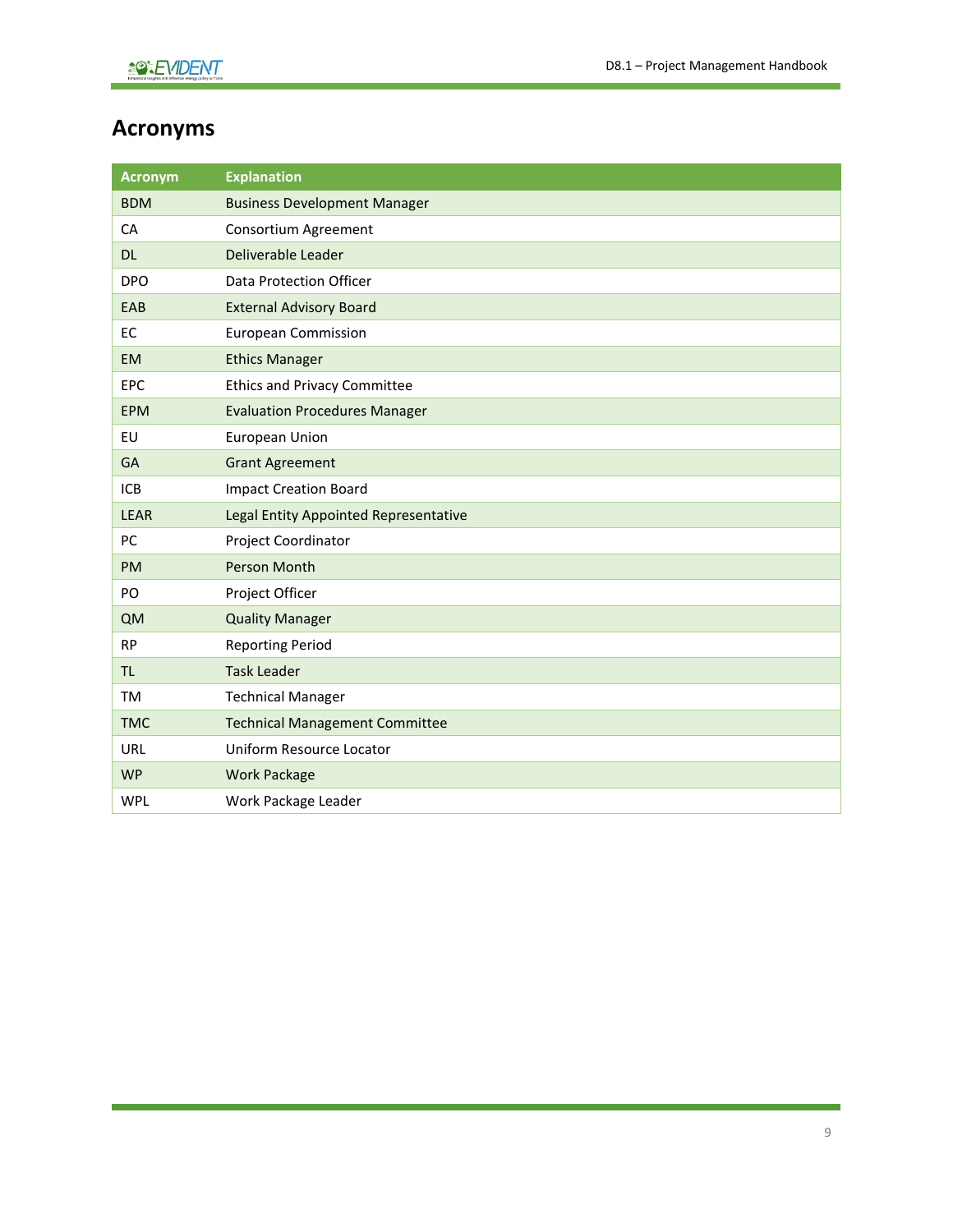## **Executive Summary**

This document introduces the necessary structures, procedures, and tools to manage and implement the EVIDENT project. Its purpose is to offer a brief yet thorough overview of the management and collaboration guidelines of the project towards its successful execution. It aims at complementing the Grant Agreement (GA) and the Consortium Agreement (CA) provisions.

Several management roles of the project management structure are identified, namely the Project Coordinator (PC), the Technical Manager (TM), the Quality Manager (QM), the Business Development Manager (BDM), the Evaluation Procedures Manager (EPM), the Ethics Manager (EM). Moreover, several governing bodies are also defined, namely the General Assembly, the Technical Management Committee (TMC), the Impact Creation Board (ICB), the Ethics and Privacy Committee (EPC) and the External Advisory Board (EAB).

Moreover, this document highlights the documents that should be considered during the project's lifecycle, namely (a) GA, (b) CA and (c) this deliverable (i.e., Deliverable 8.1 (D8.1) – Project Management Handbook). Next, it introduces the project collaboration procedures and tools, such as (a) meetings, (b) internal review procedure, (c) templates, (d) collaboration management platform, (e) teleconference tool and (f) version control repository.

The EVIDENT consortium will utilise this document to maintain a common understanding of the procedures and rules to be followed for the day-to-day project management and execution.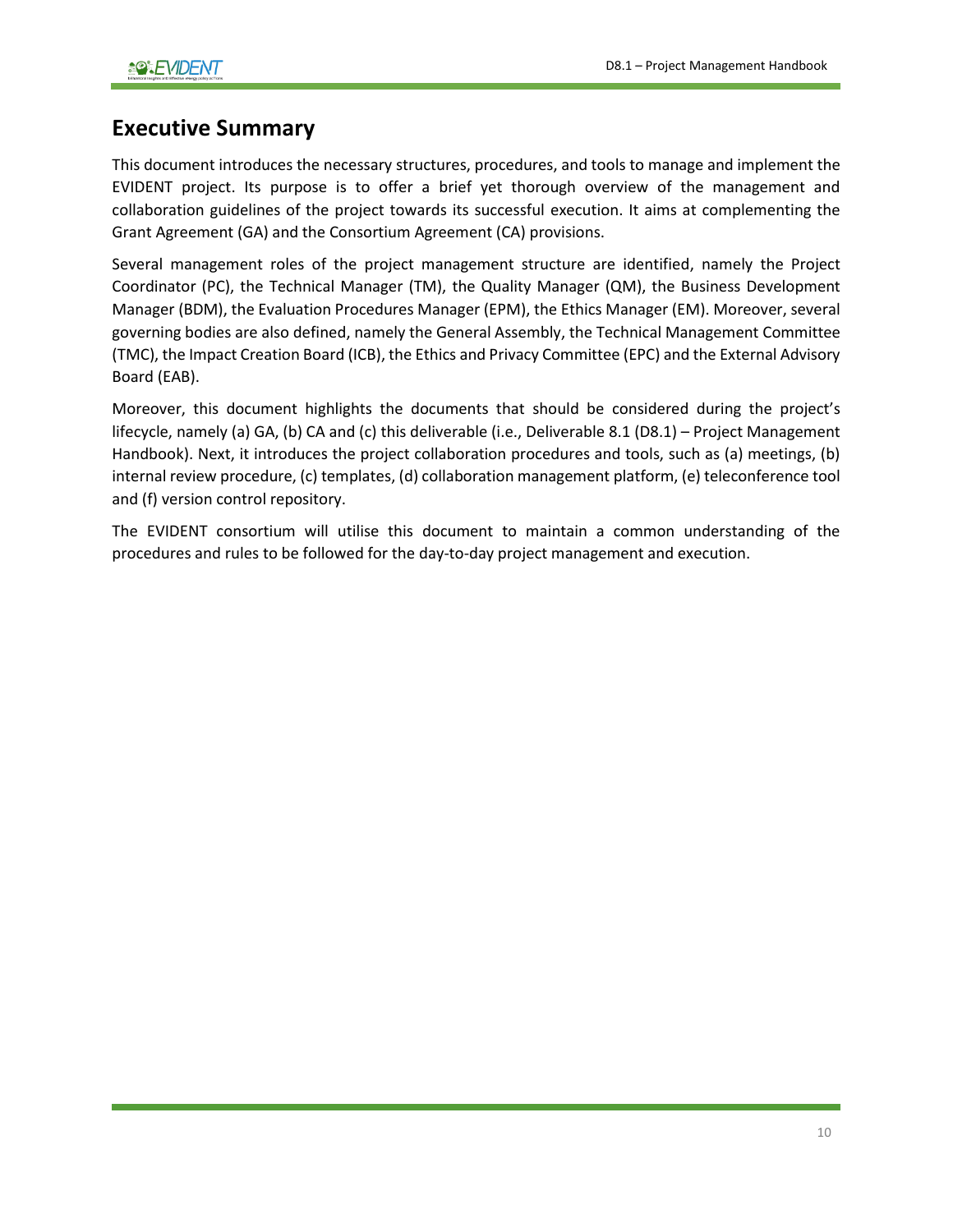## <span id="page-10-0"></span>**1. Introduction**

#### <span id="page-10-1"></span>**1.1. Purpose of the Deliverable**

This deliverable aims to present the basic guidelines regarding the management and coordination of the EVIDENT project. All the following procedures and tools are defined for efficiently and transparently monitoring and controlling the progress in this project. UOWM as the project coordinator will be responsible for the project management as defined in Work Package 8 (WP8) of the Grant Agreement (GA).

The project management includes the design and the implementation of a detailed monitoring plan regarding the execution of the various phases during the entire project's lifecycle. This monitoring plan includes processes of tracking, reviewing and orchestrating the progress and performance of the EVIDENT project.

In particular, the following activities are defined:

- **Partner engagement and communication**: Managing the inter-partner cooperation, attend to conflict resolution and ensuring that the communication required between partners is met throughout the project.
- **Financial management and reporting**: Involving the interfacing with the funding authorities, liaison with all partners, subcontractors, and third parties, establishing and maintaining financial records, following up the European Commission (EC) payments and distributing partner shares according to the Consortium Agreement (CA).
- **Technical and scientific progress monitoring**: Involving tracking, reviewing, and reporting the progress of all technical WPs. According to the findings, amendment requests may arise.
- **Innovation and quality progress monitoring**: Ensuring the high-level quality standards of the deliverables defined in the proposal.
- **Risk assessment and control**: Involving the identification of new risks and the documentation of current ones in the risk register. According to the findings, amendment requests may arise.

#### <span id="page-10-2"></span>**1.2. Relations with Other Deliverables**

This deliverable is related to all following deliverables, especially those of WP8. It defines the management structures that need to be considered for the preparation and the quality assessment of each EVIDENT deliverable. Moreover, it specifies the internal reviewers for each deliverable as well as the necessary templates that will be used during the project. Furthermore, it includes the project management and collaboration tools that are available for the partners during the EVIDENT lifecycle.

#### <span id="page-10-3"></span>**1.3. Structure of the Deliverable**

The deliverable is organized as follows: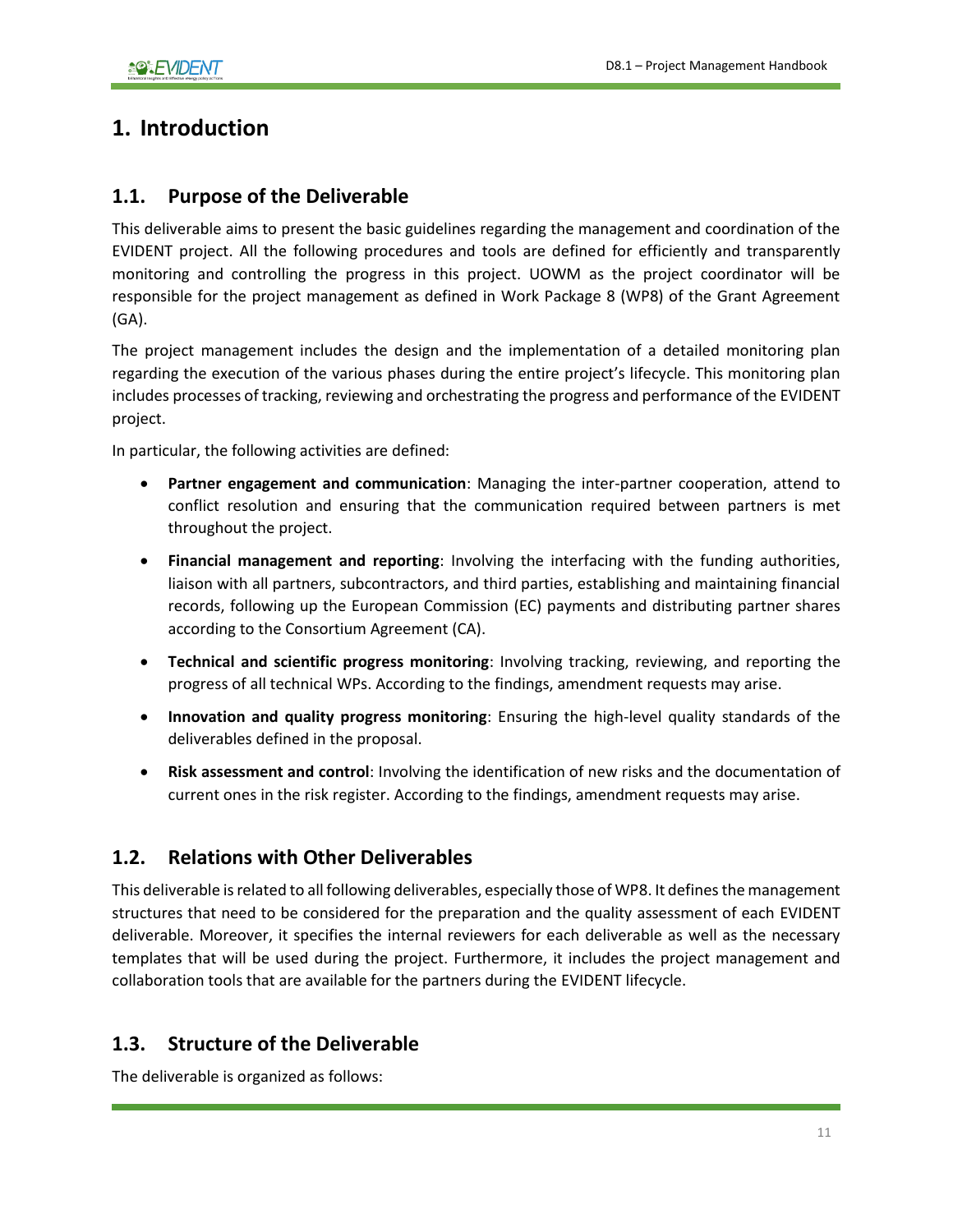- **Section 2 – Project Management Structure**: It specifies the project management structure based on the GA and the CA.
- **Section 3 – Documents of Reference**: This section enumerates the documents that should be considered by the EVIDENT partners during the project's lifecycle.
- **Section 4 – Project Management Tools and Procedures**: This section describes the management and collaboration tools that will be available during the project for its proper management and the efficient cooperation among the various partners.
- **Section 5 – Documentation and Dissemination**: This section introduces the EVIDENT templates that will be utilised during the project.
- **Section 6 – Conclusions**: This section concludes this report.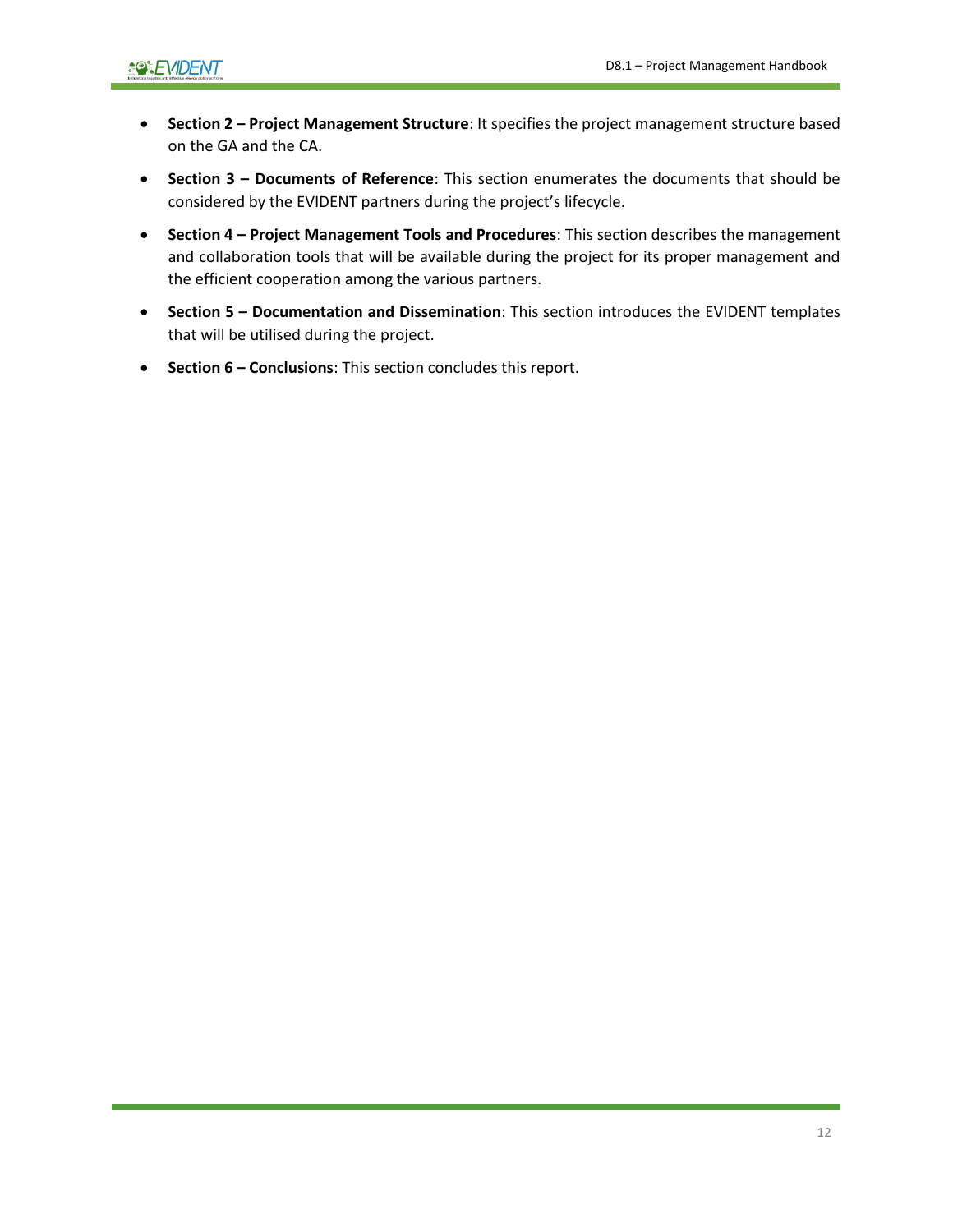## <span id="page-12-0"></span>**2. Project Management Structure**

This section provides a comprehensive description of the project management structure as defined in Part B of the GA (section 3.2 Management Structures and Procedures). In particular, [Figure 1](#page-12-3) depicts the Project Management Structure of the EVIDENT project. It is composed of five committees, namely (a) General Assembly, (b) Technical Management Committee (TMC), (c) Impact Creation Board (ICB), (d) Ethics and Privacy Committee (EPC) and (e) External Advisory Board (EAB). The General Assembly is mainly organised of the Project Coordinator (PC), the Quality Manager (QM), the Evaluation Procedures Manager (EPM), the WP Leaders (WPLs) and the Data Protection Officers (DPOs) of each organisation participating in EVIDENT. Accordingly, TMC, ICB and EPC are coordinated by the Technical Manager (TM), the Business Development Manager (BDM) and the Ethics Manager (EM), respectively. The aforementioned committees and roles are analysed further in the following sections.



Figure 1: The Project Management Structure

### <span id="page-12-3"></span><span id="page-12-1"></span>**2.1. EVIDENT Committees**

#### <span id="page-12-2"></span>**2.1.1. General Assembly**

The General Assembly is the central governing body for the EVIDENT Project. The General Assembly oversees the project's overall strategic administration and consists of one representative from each partner of the consortium. The main areas of responsibility of the General Assembly are summarised to the following points: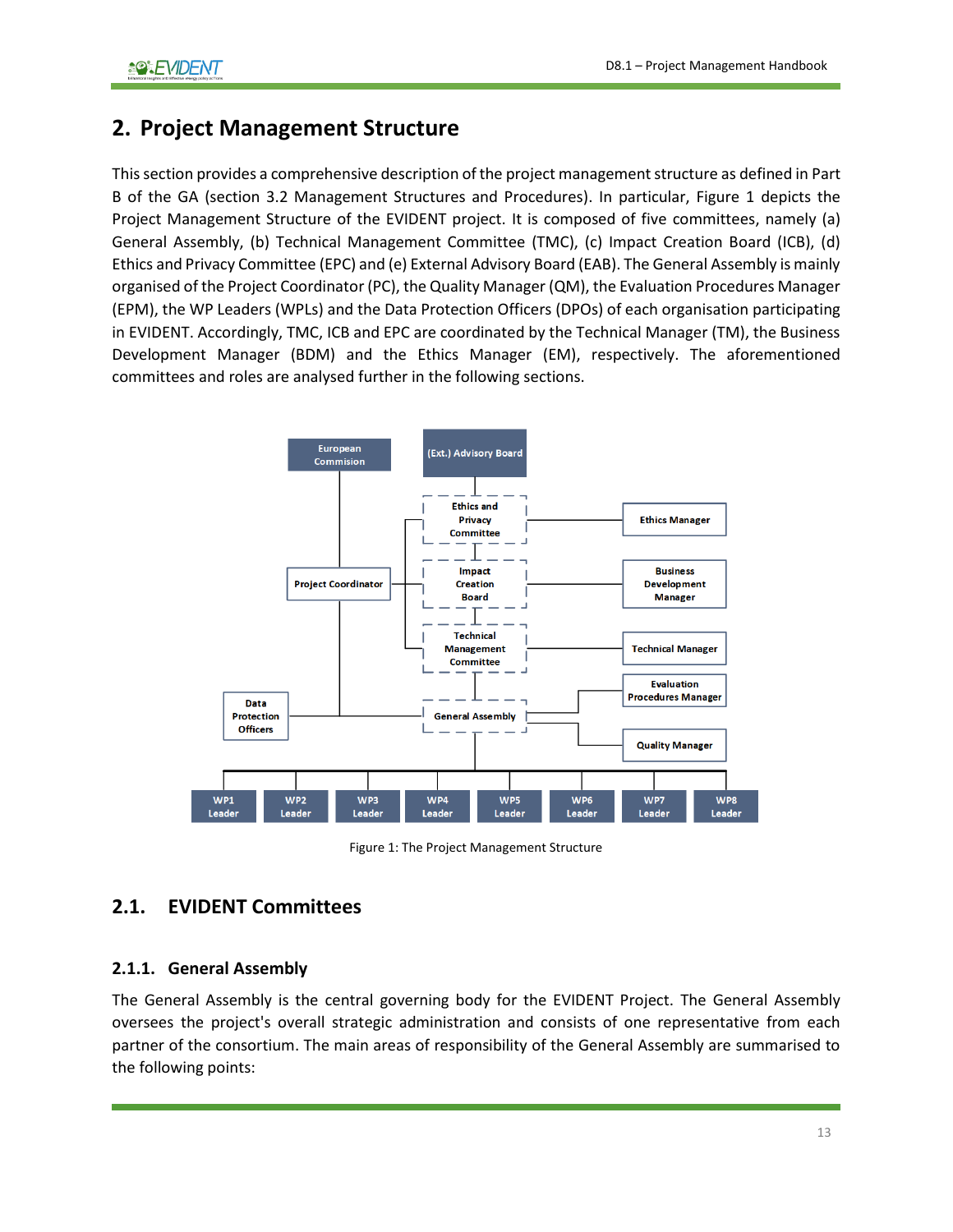- Decides upon managing the project work plan and budget, the overall technical, dissemination and exploitation roadmap.
- Tackles possible defaults from partners not complying with their obligations under the EC contract.
- Monitors project progress and supervises quality control.
- Harmonises the cooperation among partners.
- Alleviates potential issues and conflicts that may arise and agrees on procedures and policies for managing the knowledge generated by the project, including its dissemination and usage, during and beyond the project lifetime.

The General Assembly is chaired by the PC.

<span id="page-13-1"></span>The members of the General Assembly are provided i[n Table 1.](#page-13-1)

| <b>General Assembly</b>                              |                                            |                                    |  |
|------------------------------------------------------|--------------------------------------------|------------------------------------|--|
| Mailing List: evident-general-assembly@lists.uowm.gr |                                            |                                    |  |
| Partner                                              | Representative                             | Email                              |  |
| <b>UOWM</b>                                          | Panagiotis Sarigiannidis (Chairman and PC) | psarigiannidis@uowm.gr             |  |
| <b>DUTH</b>                                          | Ioannis Pragidis                           | gpragkid@econ.duth.gr              |  |
| <b>SID</b>                                           | <b>Anastasios Lytos</b>                    | alytos@sidroco.com                 |  |
| PPC.                                                 | Michael Angelopoulos                       | m.angelopoulos@dei.com.gr          |  |
| <b>TCD</b>                                           | Paul Liston                                | pliston@tcd.ie                     |  |
| Bi <sub>2</sub> S                                    | Joannis Neokosmidis                        | i.neokosmidis@bi2s.eu              |  |
| <b>JRC</b>                                           | Tilemahos Efthimiadis                      | Tilemahos.EFTHIMIADIS@ec.europa.eu |  |
| <b>CERTH</b>                                         | Dimosthenis Ioannidis                      | djoannid@iti.gr                    |  |
| <b>CW</b>                                            | Peter Rosengren                            | peter.rosengren@checkwatt.se       |  |

#### Table 1: The members of the General Assembly

#### <span id="page-13-0"></span>**2.1.2. Technical Management Committee**

The TMC consists of all WPLs and the TM. The TMC will collect the accumulated experience on innovation management of research institutes, cutting-edge industries, and universities for effectively promoting the outcomes of EVIDENT exploiting at the maximum internal and external opportunities presented.

TMC is responsible for reporting the technical progress of each WP to the TM, as well as the plans and the methodologies utilised for carrying out the work in the corresponding WPs. Moreover, TMC undertakes to communicate the technical work with the Task Leaders (TLs), reviewing the corresponding deliverables and submitting them to the PC. Other duties are in the context of technical reporting in meetings, and the promotion of interdisciplinary knowledge acquisition.

In each WP, there will also be TLs with the responsibilities to allocate work to the partners in the specific task and produce deliverables based on partners' contributions and submit them to the WP leaders.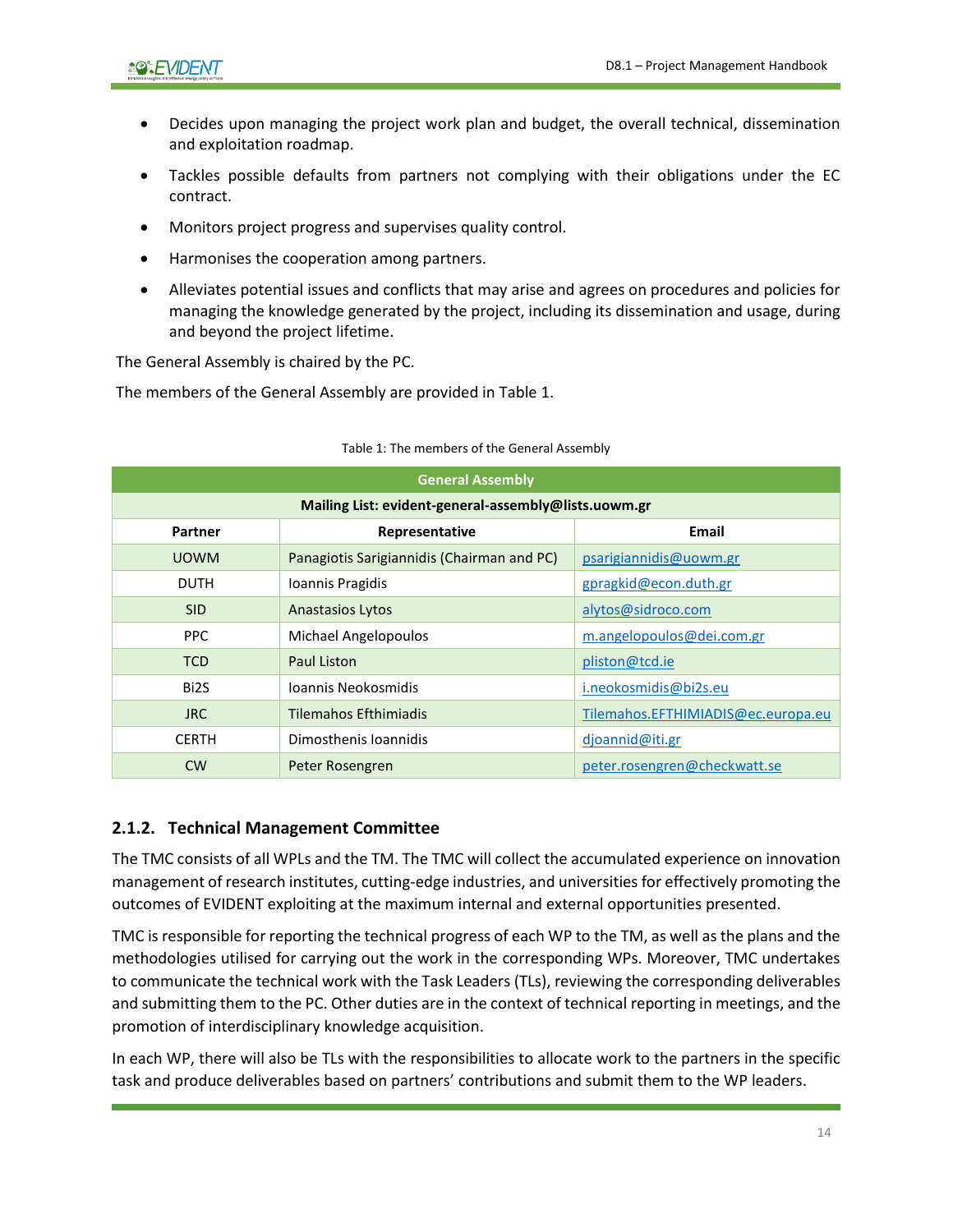The TMC is chaired by the TM.

<span id="page-14-1"></span>The members of the TMC are provided in [Table 2.](#page-14-1)

| <b>Technical Management Committee</b> |                                    |                                    |  |  |  |  |  |
|---------------------------------------|------------------------------------|------------------------------------|--|--|--|--|--|
| Partner                               | Representative                     | <b>Email</b>                       |  |  |  |  |  |
| <b>UOWM</b>                           | Panagiotis Sarigiannidis           | psarigiannidis@uowm.gr             |  |  |  |  |  |
| <b>DUTH</b>                           | Ioannis Pragidis (Chairman and TM) | gpragkid@econ.duth.gr              |  |  |  |  |  |
| <b>SID</b>                            | <b>Anastasios Lytos</b>            | alytos@sidroco.com                 |  |  |  |  |  |
| <b>PPC</b>                            | <b>Michael Angelopoulos</b>        | m.angelopoulos@dei.com.gr          |  |  |  |  |  |
| <b>TCD</b>                            | Paul Liston                        | pliston@tcd.ie                     |  |  |  |  |  |
| Bi <sub>2</sub> S                     | Joannis Neokosmidis                | i.neokosmidis@bi2s.eu              |  |  |  |  |  |
| <b>JRC</b>                            | Tilemahos Efthimiadis              | Tilemahos.EFTHIMIADIS@ec.europa.eu |  |  |  |  |  |
| <b>CERTH</b>                          | Dimosthenis Ioannidis              | djoannid@iti.gr                    |  |  |  |  |  |
| <b>CW</b>                             | Peter Rosengren                    | peter.rosengren@checkwatt.se       |  |  |  |  |  |

| Table 2: The composition of the TMC |  |  |  |
|-------------------------------------|--|--|--|
|-------------------------------------|--|--|--|

#### <span id="page-14-0"></span>**2.1.3. Impact Creation Board**

The ICB consists of all WPLs and aims to provide strategic oversight for the project, considering the business and technical strategy. The ICB provides guidance, direction, and overall governance of the project, ensuring the delivery of the EVIDENT innovations to the market.

The ICB is chaired by the BDM.

<span id="page-14-2"></span>The members of the ICB are provided in [Table 3.](#page-14-2)

| <b>Impact Creation Board</b> |                                        |                                    |  |  |  |  |  |
|------------------------------|----------------------------------------|------------------------------------|--|--|--|--|--|
| <b>Partner</b>               | Representative                         | Email                              |  |  |  |  |  |
| <b>UOWM</b>                  | Panagiotis Sarigiannidis               | psarigiannidis@uowm.gr             |  |  |  |  |  |
| <b>DUTH</b>                  | Ioannis Pragidis                       | gpragkid@econ.duth.gr              |  |  |  |  |  |
| SID                          | Anastasios Lytos                       | alytos@sidroco.com                 |  |  |  |  |  |
| <b>PPC</b>                   | <b>Michael Angelopoulos</b>            | m.angelopoulos@dei.com.gr          |  |  |  |  |  |
| <b>TCD</b>                   | Paul Liston                            | pliston@tcd.ie                     |  |  |  |  |  |
| Bi <sub>2</sub> S            | Ioannis Neokosmidis (Chairman and BDM) | i.neokosmidis@bi2s.eu              |  |  |  |  |  |
| JRC.                         | <b>Tilemahos Efthimiadis</b>           | Tilemahos.EFTHIMIADIS@ec.europa.eu |  |  |  |  |  |
| <b>CERTH</b>                 | Dimosthenis Ioannidis                  | djoannid@iti.gr                    |  |  |  |  |  |
| <b>CW</b>                    | Peter Rosengren                        | peter.rosengren@checkwatt.se       |  |  |  |  |  |

#### Table 3: The members of the Impact Creation Board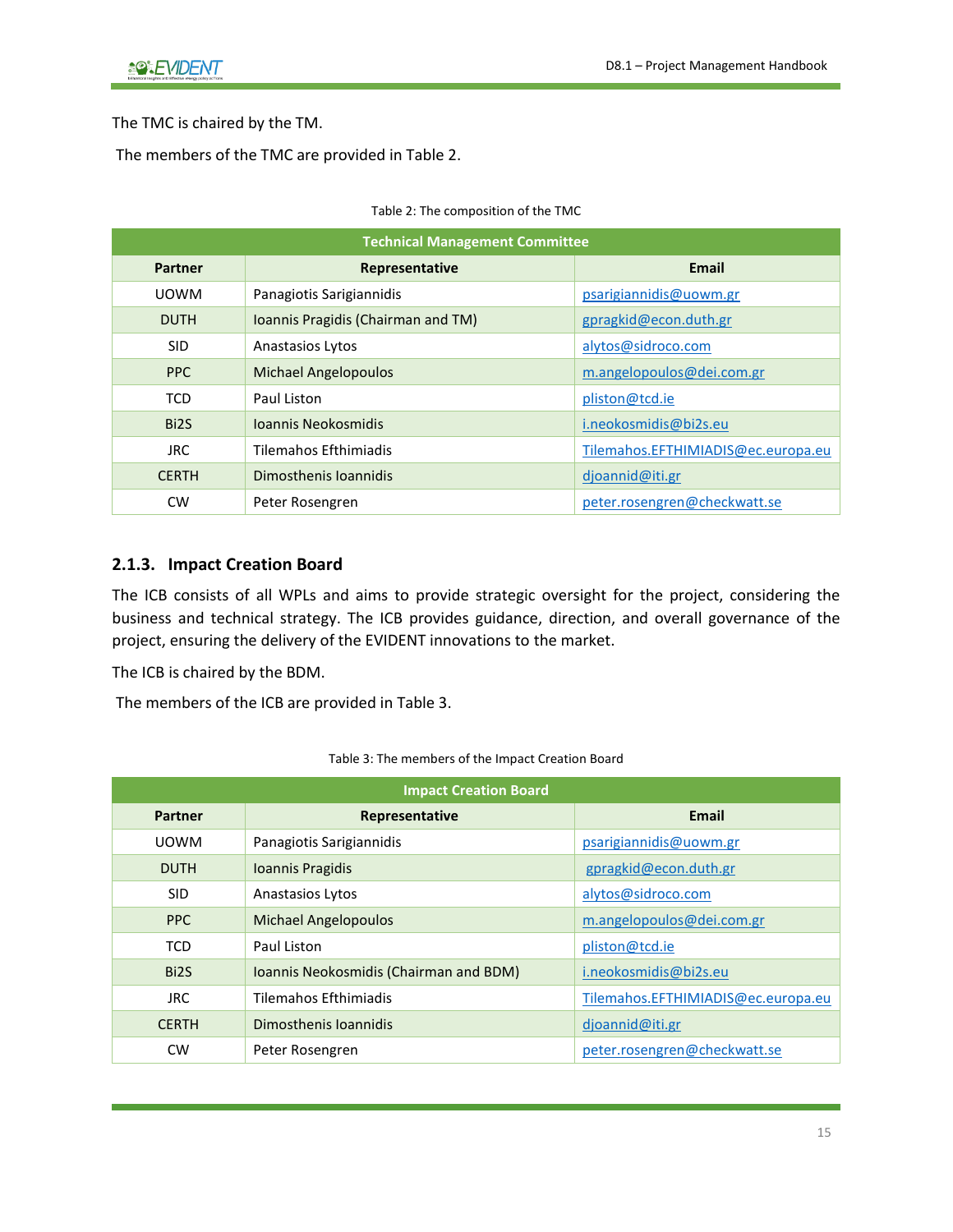#### <span id="page-15-0"></span>**2.1.4. Ethics and Privacy Committee**

The EPC consists of representatives from all partners. The purpose of the EPC is to establish a project policy taking into account the ethical and privacy rules and regulations. All ethical and privacy considerations are documented in a manual, along with guidelines, for approval by the General Assembly. The EPC reports to the General Assembly on the implementation of the manual, checks and approves the data collection and usage plans against the manual and advises the WPLs. Moreover, the EPC provides guidelines for data handling and knowledge storage to the partners, while ensuring that the best practices are always followed and provides the appropriate assurance regarding data acquisition, processing, storage, and transmission.

The EPC is chaired by the EM.

<span id="page-15-4"></span>The members of the EPC are provided in [Table 4.](#page-15-4)

| <b>Ethics and Privacy Committee</b> |                                         |                                    |  |  |  |  |  |
|-------------------------------------|-----------------------------------------|------------------------------------|--|--|--|--|--|
| Partner                             | Representative                          | <b>Email</b>                       |  |  |  |  |  |
| <b>UOWM</b>                         | Panagiotis Sarigiannidis                | psarigiannidis@uowm.gr             |  |  |  |  |  |
| <b>DUTH</b>                         | Ioannis Pragidis                        | gpragkid@econ.duth.gr              |  |  |  |  |  |
| <b>SID</b>                          | Anastasios Lytos                        | alytos@sidroco.com                 |  |  |  |  |  |
| <b>PPC</b>                          | <b>Michael Angelopoulos</b>             | m.angelopoulos@dei.com.gr          |  |  |  |  |  |
| <b>TCD</b>                          | Paul Liston                             | pliston@tcd.ie                     |  |  |  |  |  |
| Bi <sub>2</sub> S                   | Joannis Neokosmidis                     | i.neokosmidis@bi2s.eu              |  |  |  |  |  |
| JRC.                                | Tilemahos Efthimiadis (Chairman and EM) | Tilemahos.EFTHIMIADIS@ec.europa.eu |  |  |  |  |  |
| <b>CERTH</b>                        | Dimosthenis Ioannidis                   | djoannid@iti.gr                    |  |  |  |  |  |
| <b>CW</b>                           | Peter Rosengren                         | peter.rosengren@checkwatt.se       |  |  |  |  |  |

#### Table 4: The members of the Ethics and Privacy Committee

#### <span id="page-15-1"></span>**2.1.5. External Advisory Board**

The EAB consists of three well-known external, independent experts from the domain of energy and economics. The board closely monitors and provides consultation to the innovation and technological development activities performed by the consortium participants throughout the project's lifecycle.

<span id="page-15-2"></span>The EAB will be set up until M06 (May 2021).

#### **2.2. EVIDENT Management Roles**

#### <span id="page-15-3"></span>**2.2.1. Project Coordinator**

The PC is responsible for the overall coordination, external communication and management of the project.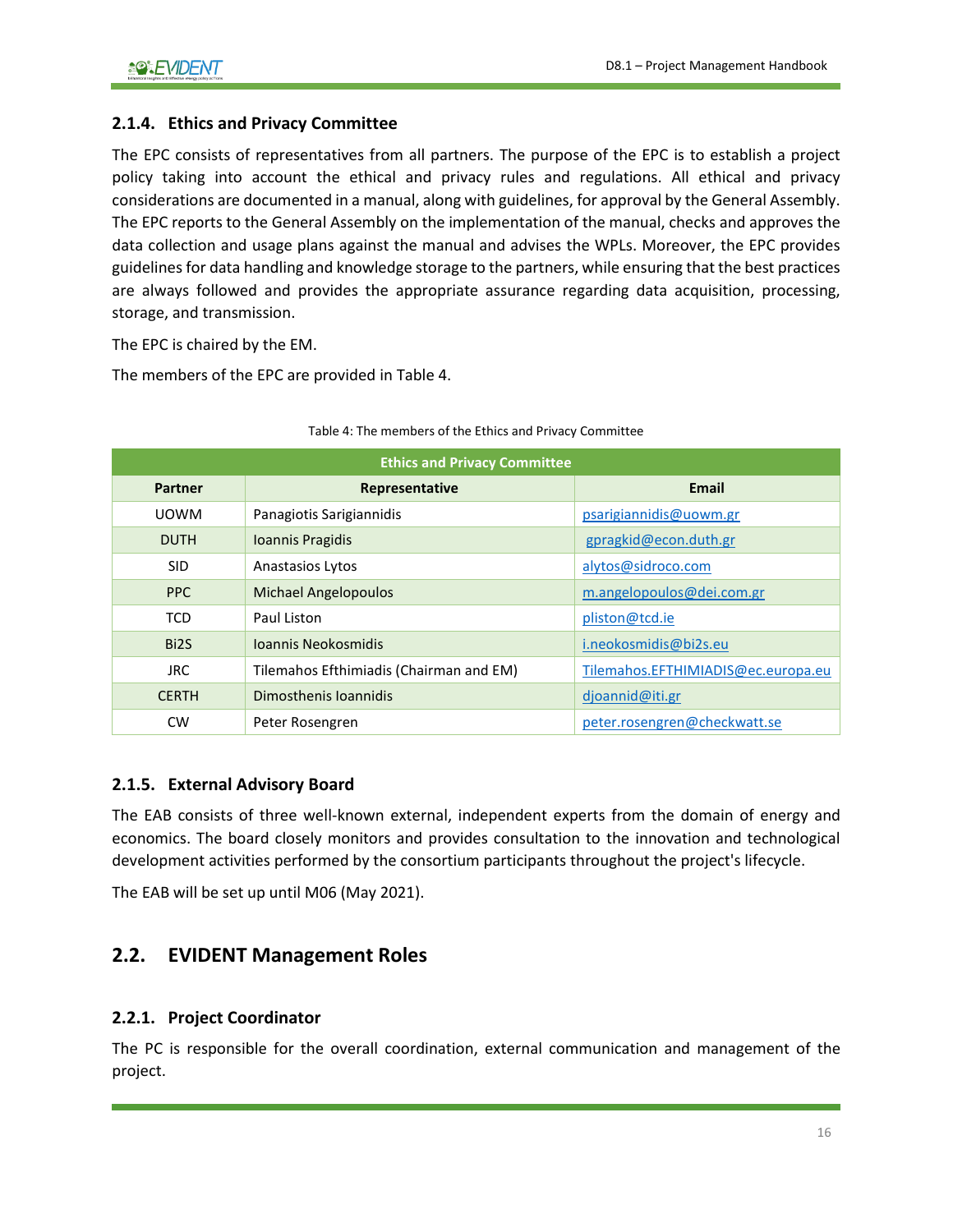In particular, the PC oversees the inter-partner cooperation and maintains the liaisons with subcontractors and the funding authorities. Moreover, the PC undertakes to prepare and assess the progress reports, chairs project meetings and represents the consortium to public event and dissemination activities.

In terms of the financial administration, the PC is obliged to report to the General Assembly. Thus, he acts as the interface between the consortium and the financial department of the coordinating partner to ensure that all payments are timely made, that the accurate amounts were received by the partners, and takes any measure necessary to correct any possible contingency.

Finally, in terms of the technical coordination, the PC shall report to and be accountable to the ICB and works closely with the WPLs. This close collaborative work includes the management of dependencies between various tasks, coordination of the project work, review and approval of project reports and deliverables, and resolution of problems of all kinds. In this context, the PC conveys directives and recommendations to the QM to ensure the maximum quality of the project outcomes.

<span id="page-16-0"></span>The PC of EVIDENT is Prof. Panagiotis Sarigiannidis (UOWM).

#### **2.2.2. Technical Manager**

The TM is responsible for orchestrating the technical and research activities of the consortium, ensuring that the WPs function as a coherent whole as well as that the technical objectives are met with quality and timely. Moreover, the TM should also ensure that technical interdependencies among WPs are satisfied and is responsible for implementing the required procedures to resolve any technical issue.

<span id="page-16-1"></span>The TM of EVIDENT is Prof. Ioannis Pragidis (DUTH).

#### **2.2.3. Quality Manager**

The QM is responsible for implementing the provisioned quality procedures of EVIDENT. The QM oversees the setting of quality indicators in all scopes and measures the evolution of the project according to the quality indicators and metrics. The QM reports to the PC and the General Assembly about any significant deviation to be corrected and elaborates the risk identification and management plan by including contingency plans.

<span id="page-16-2"></span>The QM of EVIDENT is Dr. Dimos Ioannidis (CERTH).

#### **2.2.4. Business Development Manager**

The Business Development Manager (BDM) is responsible for planning the required actions needed for the commercial exploitation of the project outcomes. In particular, the BDM is responsible for conducting the business plan for the EVIDENT solution and providing the business strategy, that is necessary to ensure commercial success.

The BDM of EVIDENT is Dr. Ioannis Neokosmidis (Bi2S).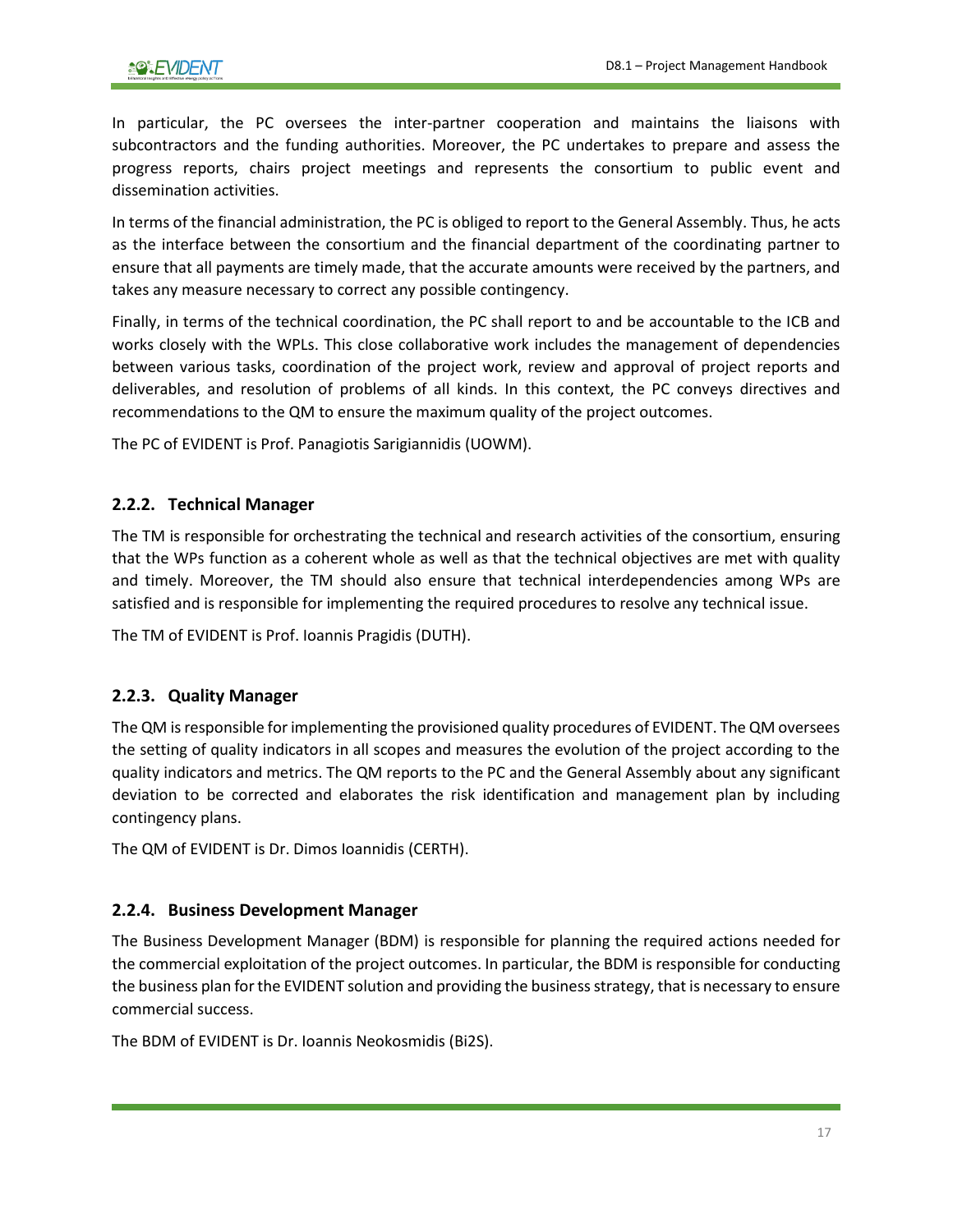#### <span id="page-17-0"></span>**2.2.5. Evaluation Procedures Manager**

The EPM is responsible for advising and guiding the data collections and final analysis of EVIDENT, providing expertise in experimental design. Moreover, the EPM will guarantee that the deliverable peerreview procedure will be conducted appropriately as defined in subsection 4.3.1, considering potential additions or changes during the EVIDENT's lifecycle. In addition, the EPM will act as problem-solver, discussing and resolving possible issues of the deliverables with the involved partners. Finally, the EPM will guarantee that the internal reviewers have all the necessary details in order to evaluate successfully the relevant EVIDENT deliverable.

The EPM for EVIDENT is Dr. Paul Liston (TCD).

#### <span id="page-17-1"></span>**2.2.6. Ethics Manager**

The EM is responsible for ensuring that all activities in the context of EVIDENT, including trials, data management and data processing, will be carried out in compliance with the ethical rules that respect privacy, as well with all relevant regulatory constraints under consideration. The EM is also responsible for the communication between the EAB, the EPC and the WPLs.

<span id="page-17-2"></span>The EM of EVIDENT is Dr. Tilemahos Efthimiadis (JRC).

#### **2.2.7. Work Package Leaders**

The WPLs are responsible for ensuring and coordinating the appropriate technical work in each EVIDENT WP. It is noteworthy that each WPs is divided into specific tasks and deliverables that are accompanied by the corresponding TLs and Deliverable Leaders (DLs). Therefore, WPL communicates with each TL and DL in order to ensure the quality of each task/deliverable based on the directions and the time defined in the GA. The WPLs will organise periodic or ad-hoc meetings, as required for the execution of the WPs. Finally, the WPLs report to the PC the WP progress, the use of resources and relevant management issues. Finally, WPLs contribute to the periodic reports to the EC.

#### <span id="page-17-3"></span>**2.2.8. Data Protection Officers**

The Data Protection Officers (DPOs) are defined in each organisation of the EVIDENT consortium, respectively. The main role of DPO is to ensure that the corresponding organisation processes and handles the personal data based on the applicable data protection rules. Moreover, DPOs should guarantee that the data objects and controllers are adequately informed about the respective rights, responsibilities, and obligations.

### <span id="page-17-4"></span>**3. Documents of Reference**

All rights and obligations that apply to the entities participating in the EVIDENT project are provisioned in three documents, namely:

• The GA, which defines the contractual obligations with the EC.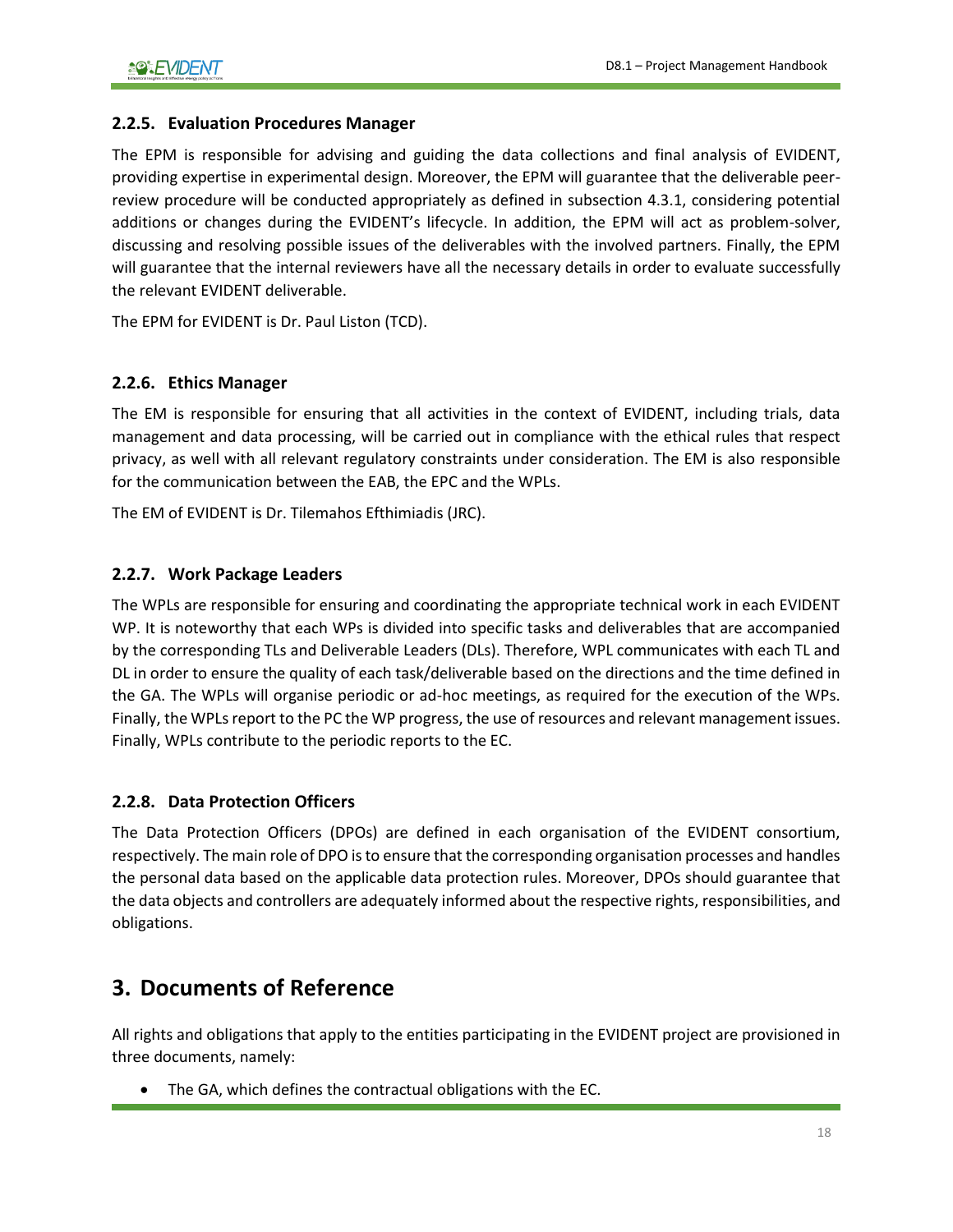- The CA, which is an internal agreement between the EVIDENT consortium members.
- The Deliverable 8.1 (D8.1): Project Management Handbook, which aims to complete the aforementioned documents, providing (a) the project management structure, (b) the deliverable review and submission procedure, (c) the management and collaboration tools and (d) the EVIDENT templates.

#### <span id="page-18-0"></span>**3.1. Grant Agreement**

The GA defines the rights, the obligations, the conditions, and the terms that are applicable to the grant awarded to the beneficiaries for implementing the action. It has been signed by the EC and the beneficiaries of the action.

It is composed of seven parts:

- 1. Terms and Conditions
- 2. Annex 1: Description of the action
- 3. Annex 2: Estimated budget for the action
- 4. Annex 3: Accession Forms
- 5. Annex 4: Model for the financial statements
- 6. Annex 5: Model for the certificate on the financial statements
- 7. Annex 6: Model for the certificate on the methodology

#### <span id="page-18-1"></span>**3.2. Consortium Agreement**

The CA is a document that has been jointly accepted and signed by all partners and shall continue in force and effect until the complete fulfilment of all obligations undertaken by the parties under the GA.

The purpose of the CA is to specify with respect to the project the relationship among the parties, in particular concerning the organisation of the work between the parties, the management of the project and the rights and obligations of the parties concerning inter alia liability, access rights and dispute resolution supplementing where appropriate the provisions of the GA concerning access rights and to set out rights and obligations of the parties supplementing but not conflicting with those of the GA.

It consists of fifteen sections:

- 1. Definitions
- 2. Purpose
- 3. Entry into force, duration & termination
- 4. Responsibilities of Parties
- 5. Liability towards each other
- 6. Governance structure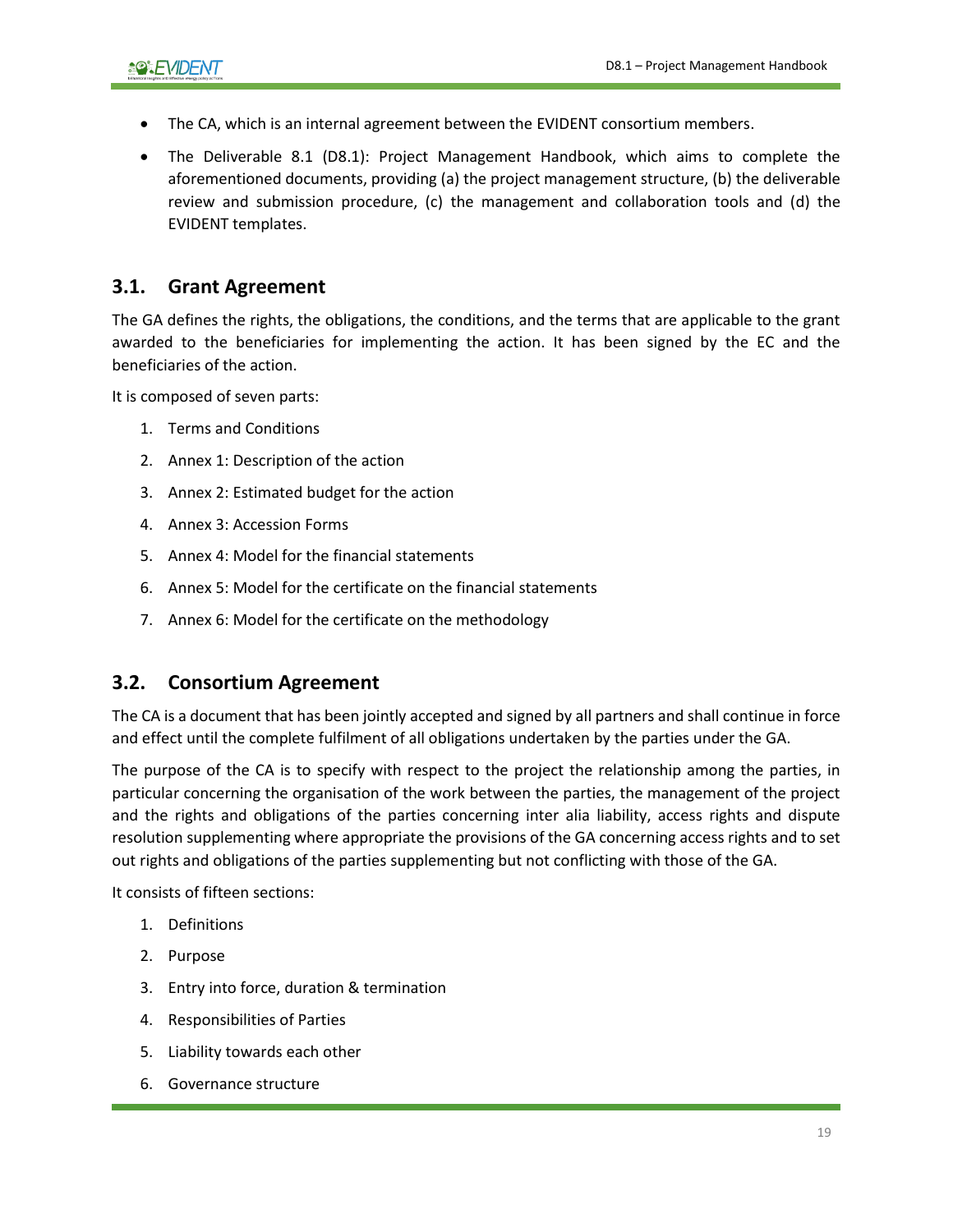- 7. Financial provisions
- 8. Results
- 9. Access rights
- 10. Non-disclosure of information
- 11. Miscellaneous
- 12. Signatures
- 13. Attachment 1: Background included
- 14. Attachment 2: Accession document

### <span id="page-19-0"></span>**3.3. D8.1 – Project Management Handbook**

D8.1 – Project Management Handbook refers to this document.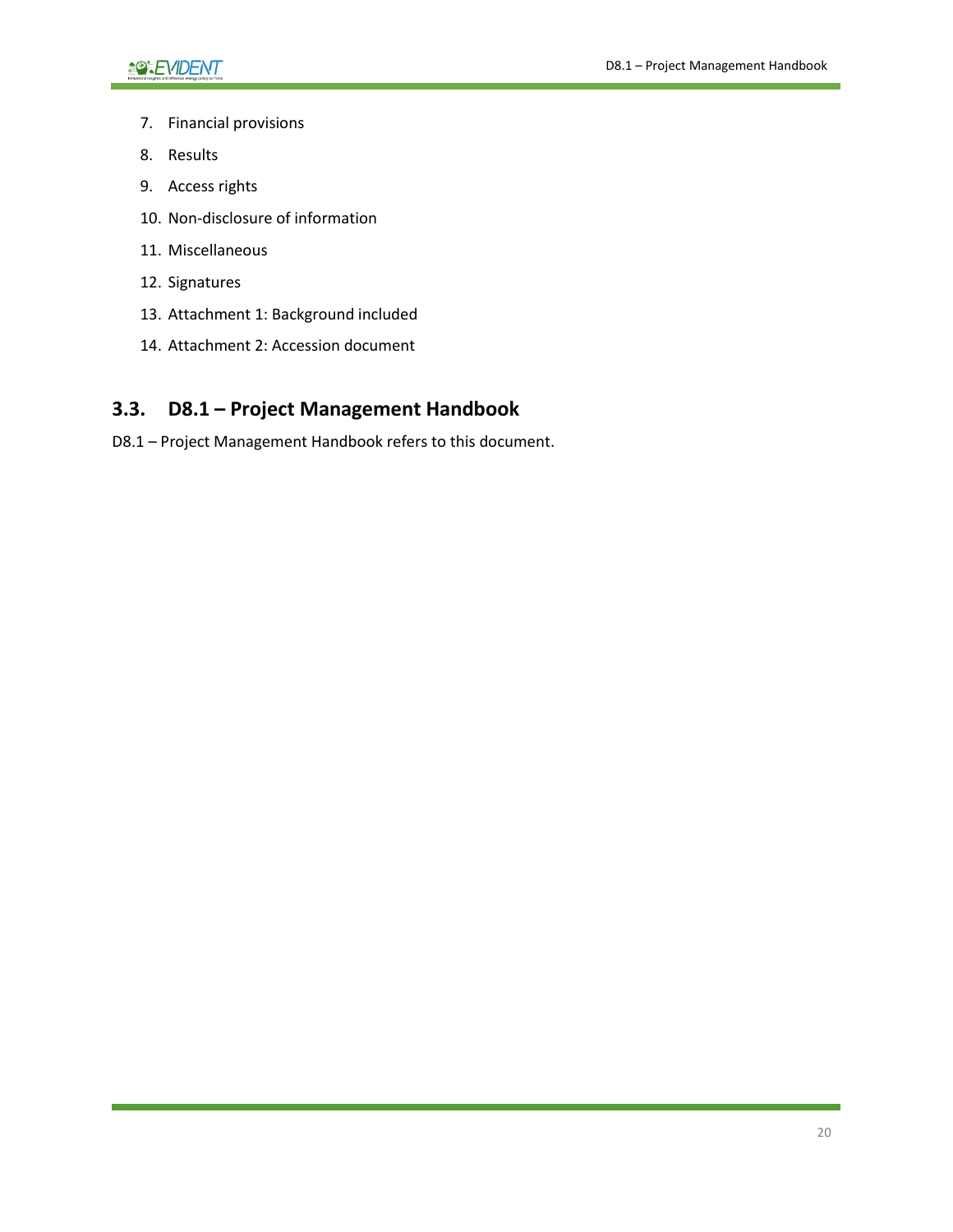### <span id="page-20-0"></span>**4. Project Management Tools and Procedures**

#### <span id="page-20-1"></span>**4.1. Reporting Periods and Periodic Reports**

In the EVIDENT project, the following reporting periods are defined:

- Reporting Period 1 (RP1): from month 1 to month 18
- Reporting Period 2 (RP2): from month 19 to month 36

At the end of the project, a Final Report must be submitted within 60 days following the end of the last reporting period.

A technical and financial periodic report must be submitted within 60 days following the end of each reporting period.

Internal reporting processes concern administrative issues, as well as matters of technical & scientific nature.

Regarding the reporting of scientific and technical nature issues, it follows the basic principles of the decision-making process. The task leaders are responsible for reporting to the WPLs, who in turn are responsible for reporting to the TM. The TM is responsible for reporting to the TMC, which in turn reports to the General Assembly.

#### <span id="page-20-3"></span><span id="page-20-2"></span>**4.2. Meetings**

#### **4.2.1. General Assembly Meetings**

The General Assembly will convene at least twice a year and at any time upon written requires of the PC or one third (1/3) of the members of the General Assembly.

The General Assembly meetings are physical or virtual/remote (teleconferences), considering possible travel recommendations and solutions due to emergency situations (e.g., the COVID-19 pandemic). Meetings related to the different activities of EVIDENT will be organised during the same set of days to minimise the travel expenses, but in clearly separated sessions. In the case of physical meetings, the meeting locations will rotate through the partners' sites.

In addition to physical meetings, the EVIDENT consortium will make use of teleconference platforms that allows screen sharing. It is noteworthy that apart of the General Assembly members defined in [Table 1,](#page-13-1) other members of each organisation participating in EVIDENT can join the General Assembly meetings to discuss technical and administrative details of the project.

#### <span id="page-20-4"></span>**4.2.2. Hosting Physical Meetings**

The physical meetings should follow the following rules: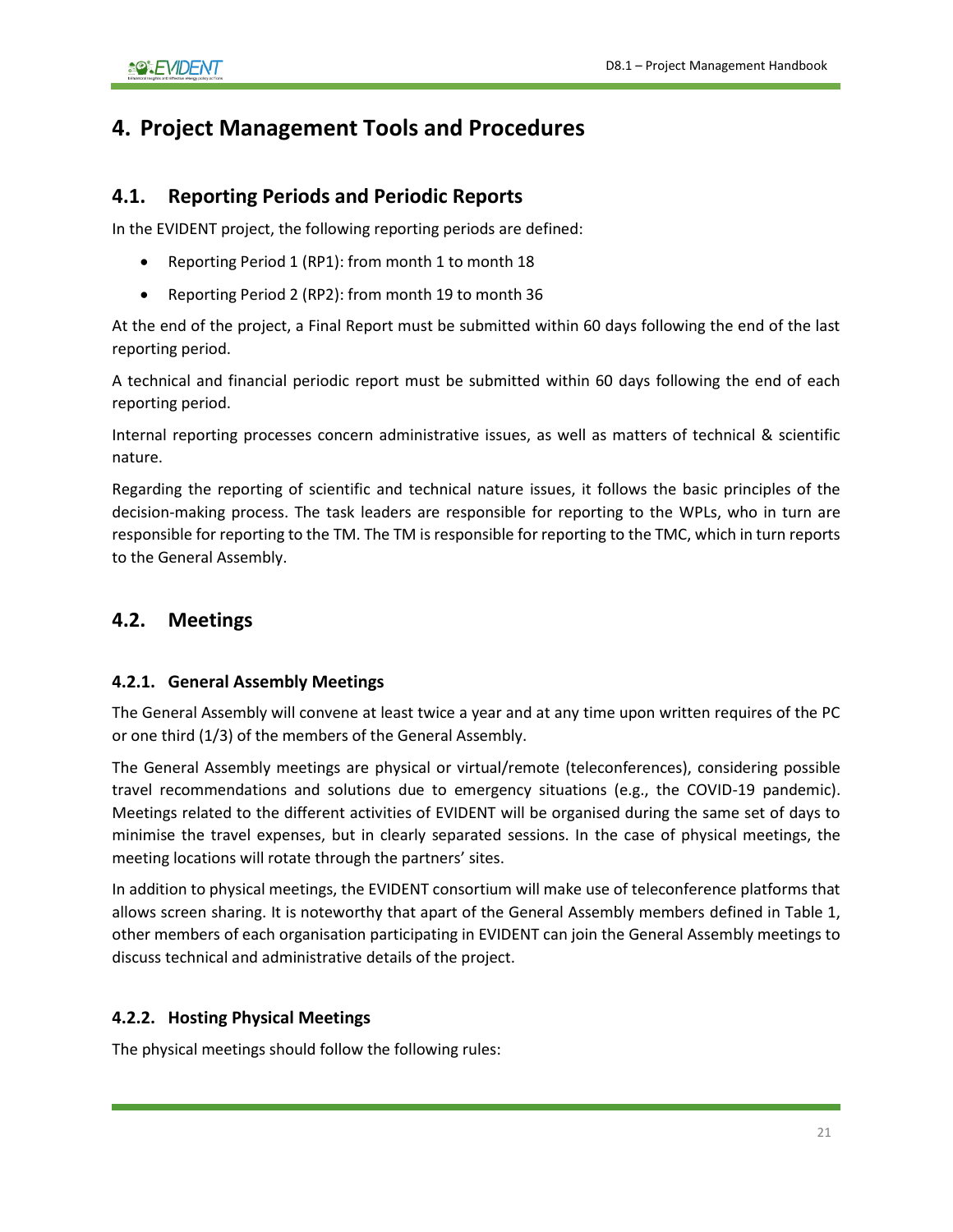- The appointed location should be reachable to avoid extra costs. The host is obliged to inform the participants regarding any logistic information involved on how to reach the venue of the meeting.
- The costs of hosting the meeting will be covered by the hosting partner and the travel costs will be covered by each participant.
- The host is obliged to provide a suitable meeting room with audio-visual equipment to present the material to be discussed, as well as internet connectivity.
- It is also recommended (general practice although not obligatory) to provide water, coffee breaks and lunch and to organise one social event (e.g., invite partners for one evening meal).

#### <span id="page-21-0"></span>**4.2.3. Meeting Minutes**

The chairperson must produce written minutes of each meeting, which are considered the formal record of all decisions made. They should send the draft minutes to all participants within 15 calendar days of the meeting.

The minutes will be considered as accepted if, within 15 calendar days from sending, no member has sent any objection in writing to the chairperson with respect to the accuracy of the draft of the minutes.

The chairperson should send the accepted minutes to all participants and to the PC, who shall safeguard them. If requested, the PC shall provide authenticated duplicates to the consortium partners.

Minutes are kept for all meetings (physical and virtual/remote (teleconferences)) in a compact and easyto-read format, according to the template provided by D8.1.

#### <span id="page-21-1"></span>**4.3. Deliverables Review and Submission Procedure**

Each deliverable should be reviewed by two internal reviewers, the QM, and the PC, before the final submission to EC. In special cases, an external expert may be invited instead.

If shortcomings in quality are found, the responsible DL will be informed within a pre-defined period, at two weeks maximum, to be able to proceed to the necessary amendments.

#### <span id="page-21-2"></span>**4.3.1. Deliverable Peer Review Procedure**

The peer-review procedure of the EVIDENT deliverables is summarised in the following steps:

- 1. The lead beneficiary of the deliverable (DL) should forward the draft deliverable to all internal reviewers, the EPM, the QM and the PC, 20 days before its official due date.
- 2. After the control of EPM regarding the material sufficiency in order to review the deliverable, the internal reviewers, within 5 working days, should prepare a draft peer review document, by using the provisioned template (provided by D8.1) and forward it to the QM and the PC.
- 3. The QM and the PC should make the synthesized report with all comments within 5 working days and forward it to the lead beneficiary.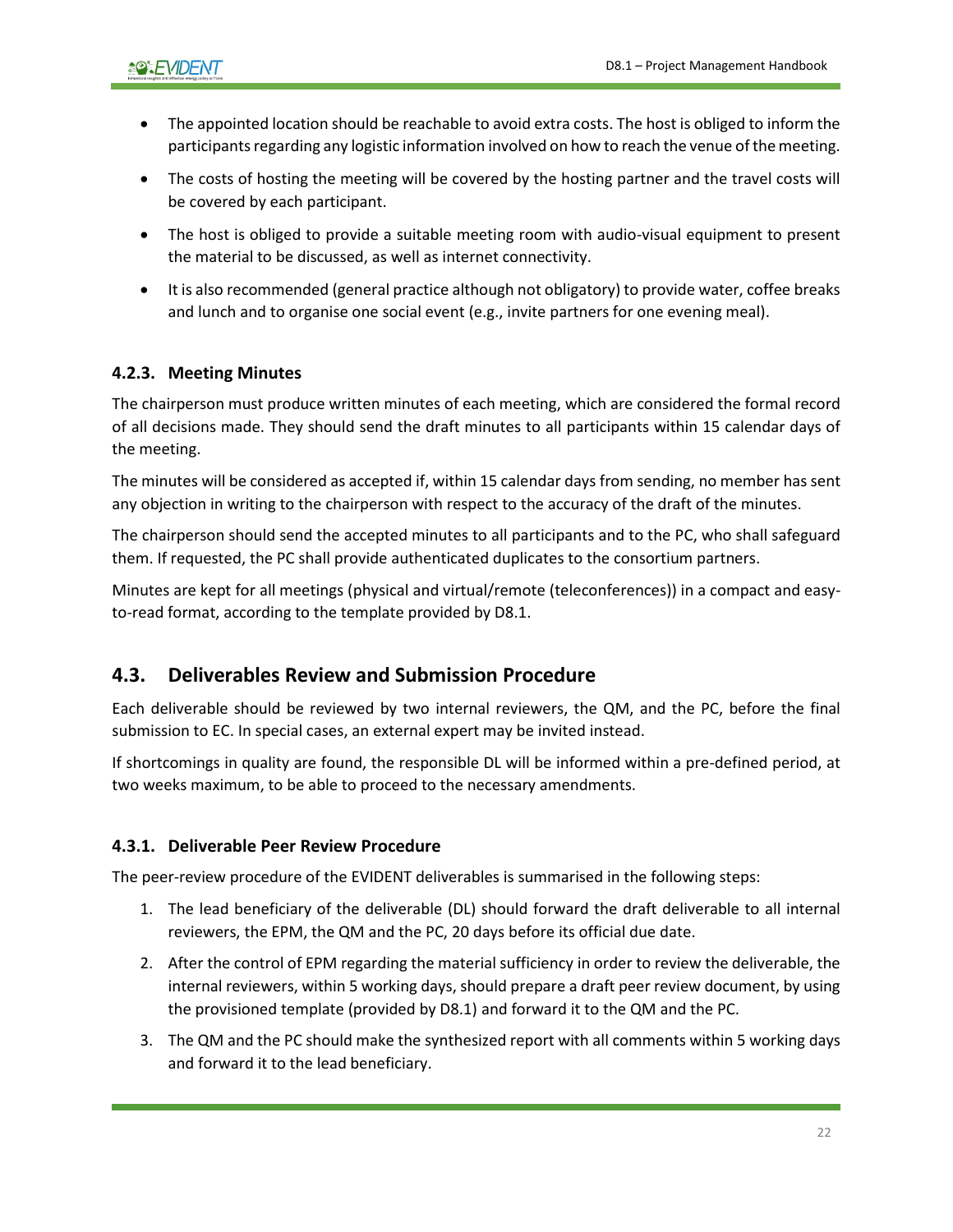4. Within 3 days, the corrections should be incorporated within the specific deliverable by the lead beneficiary, who should also complete the peer review report by filling the "Response to Reviewers' Comments" fields.

#### <span id="page-22-0"></span>**4.3.2. Deliverable Editing and Review Assignments**

<span id="page-22-1"></span>Each deliverable has been assigned a partner responsible for editing it. It has also been assigned two partners for reviewing it, as shown in [Table 5.](#page-22-1)

| <b>Deliverable</b><br><b>Number</b> | <b>Deliverable Title</b>                                                                                                          | <b>WP</b><br><b>Lead</b><br><b>Dissemination</b><br><b>Type</b><br><b>Beneficiary</b><br><b>Level</b><br><b>Number</b> |              | <b>Reviewer 1</b>                   | <b>Reviewer 2</b>         |                                                  |                                          |
|-------------------------------------|-----------------------------------------------------------------------------------------------------------------------------------|------------------------------------------------------------------------------------------------------------------------|--------------|-------------------------------------|---------------------------|--------------------------------------------------|------------------------------------------|
| D1.1                                | Analysis of best<br>practices                                                                                                     | WP1                                                                                                                    | <b>UOWM</b>  | Report                              | Public                    | Dimosthenis<br>Ioannidis<br>(CERTH)              | Anastasios<br>Lytos (SID)                |
| D1.2                                | Assessing<br>behavioural biases<br>and financial<br>literacy                                                                      | WP1                                                                                                                    | <b>DUTH</b>  | Public<br>Report                    |                           | Panagiotis<br>Radoglou-<br>Grammatikis<br>(UOWM) | Michail<br>Angelopoulo<br>s (PPC)        |
| D1.3                                | Specifications of<br>big data analytics                                                                                           | WP1                                                                                                                    | <b>CERTH</b> | Report                              | Public                    | <b>Paul Liston</b><br>(TCD)                      | Anastasios<br>Lytos (SID)                |
| D <sub>2.1</sub>                    | Field studies,<br>serious game and<br>surveys protocols<br><b>TCD</b><br>WP <sub>2</sub><br>Report<br>design and pilots<br>design |                                                                                                                        | Public       | Dimosthenis<br>Ioannidis<br>(CERTH) | Anastasios<br>Lytos (SID) |                                                  |                                          |
| D2.2                                | Optimized<br>protocols design                                                                                                     | WP <sub>2</sub>                                                                                                        | <b>TCD</b>   | Report                              | Public                    | Paris<br>Karypidis<br>(DUTH)                     | <b>Tilemahos</b><br>Efthimiadis<br>(JRC) |
| D <sub>2.3</sub>                    | Serious game<br>implementation<br>design                                                                                          | WP <sub>2</sub>                                                                                                        | <b>TCD</b>   | Report                              | Public                    | Dimosthenis<br>Ioannidis<br>(CERTH)              | Michail<br>Angelopoulo<br>s (PPC)        |
| D3.1                                | Specifications of<br>preparatory<br>actions for RCT,<br>surveys and<br>serious game                                               | WP3                                                                                                                    | <b>TCD</b>   | Report                              | Public                    | Dimosthenis<br>Ioannidis<br>(CERTH)              | Michail<br>Angelopoulo<br>s (PPC)        |
| D3.2                                | Implementation of<br>preparatory<br>actions for RCT,<br>surveys and<br>serious game                                               | WP3                                                                                                                    | <b>DUTH</b>  | Report                              | Public                    | Dimosthenis<br><b>Ioannidis</b><br>(CERTH)       | Anastasios<br>Lytos (SID)                |
| D3.3                                | Data collection and<br>management                                                                                                 | WP3                                                                                                                    | <b>DUTH</b>  | Report                              | Public                    | Michail<br>Angelopoulo<br>s (PPC)                | <b>Tilemahos</b><br>Efthimiadis<br>(JRC) |

| Table 5: Deliverable editing and review assignment |  |  |  |
|----------------------------------------------------|--|--|--|
|----------------------------------------------------|--|--|--|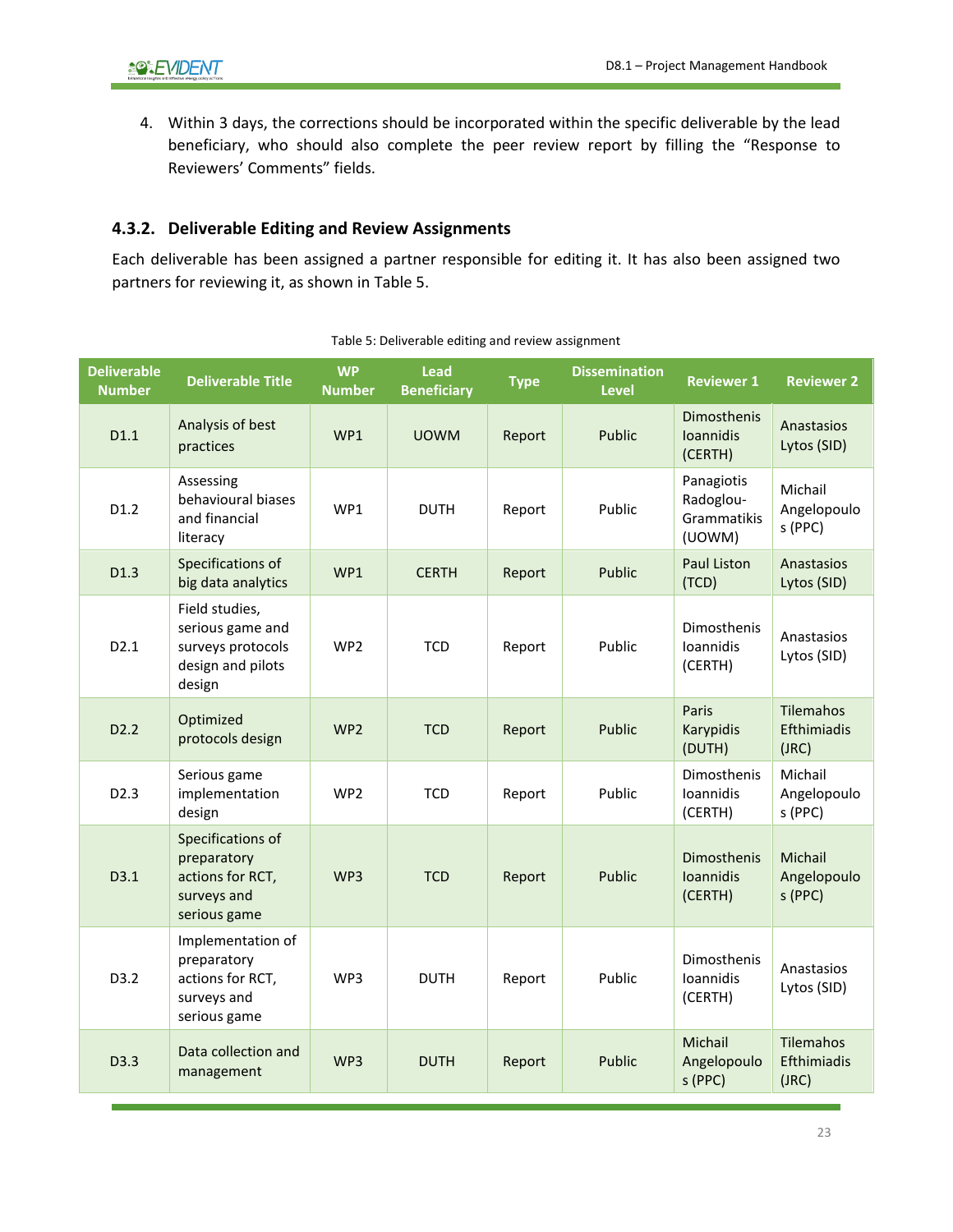

| D4.1 | Analytical<br>qualitative and<br>quantitative tools<br>requirements<br>(econometric<br>models) | WP4             | <b>DUTH</b>  | Report | Public | <b>Ioannis</b><br>Neokosmidis<br>(Bi2S)          | Peter<br>Rosengren<br>(CW)                       |
|------|------------------------------------------------------------------------------------------------|-----------------|--------------|--------|--------|--------------------------------------------------|--------------------------------------------------|
| D4.2 | Econometric<br>analysis and<br>robustness tests                                                | WP4             | <b>DUTH</b>  | Report | Public | <b>Paul Liston</b><br>(TCD)                      | <b>Tilemahos</b><br>Efthimiadis<br>(JRC)         |
| D4.3 | Updated<br>econometric<br>methodologies and<br>robustness tests                                | WP4             | <b>DUTH</b>  | Report | Public | Paul Liston<br>(TCD)                             | Tilemahos<br>Efthimiadis<br>(JRC)                |
| D4.4 | Analytical usage<br>handbooks for<br>tools and datasets                                        | WP4             | <b>DUTH</b>  | Report | Public | Panagiotis<br>Radoglou-<br>Grammatikis<br>(UOWM) | Anastasios<br>Lytos (SID)                        |
| D5.1 | Impact evaluation<br>plan and policy<br>measures                                               | WP5             | <b>JRC</b>   | Report | Public | <b>Ioannis</b><br>Neokosmidis<br>(Bi2S)          | Panagiotis<br>Radoglou-<br>Grammatikis<br>(UOWM) |
| D5.2 | <b>Updated impact</b><br>evaluation plan<br>and policy<br>measures                             | WP5             | <b>JRC</b>   | Report | Public | <b>Ioannis</b><br>Neokosmidis<br>(Bi2S)          | Anna<br>Triantafyllou<br>(UOWM)                  |
| D5.3 | Data<br>documentation                                                                          | WP5             | <b>CERTH</b> | Report | Public | Tilemahos<br>Efthimiadis<br>(JRC)                | Paris<br>Karypidis<br>(DUTH)                     |
| D5.4 | <b>Updated data</b><br>documentation                                                           | WP5             | <b>CERTH</b> | Report | Public | Tilemahos<br>Efthimiadis<br>(JRC)                | Paris<br>Karypidis<br>(DUTH)                     |
| D6.1 | Architecture,<br>design and<br>integration<br>documentation                                    | WP <sub>6</sub> | <b>SID</b>   | Report | Public | Paris<br>Karypidis<br>(DUTH)                     | Michail<br>Angelopoulo<br>s (PPC)                |
| D6.2 | Crowdsourcing<br><b>Tools of EVIDENT</b><br>platform                                           | WP6             | <b>SID</b>   | Other  | Public | Paul Liston<br>(TCD)                             | Peter<br>Rosengren<br>(CW)                       |
| D6.3 | <b>Gamification Tools</b><br>of EVIDENT<br>platform                                            | WP6             | <b>SID</b>   | Other  | Public | Dimosthenis<br>Ioannidis<br>(CERTH)              | Tilemahos<br>Efthimiadis<br>(JRC)                |
| D6.4 | <b>Datahub Services</b><br>of EVIDENT<br>platform                                              | WP6             | <b>SID</b>   | Other  | Public | Michail<br>Angelopoulo<br>s (PPC)                | Ioannis<br>Neokosmidis<br>(Bi2S)                 |
| D6.5 | Verification and<br><b>Validation Report</b>                                                   | WP6             | <b>CERTH</b> | Report | Public | Anastasios<br>Lytos (SID)                        | Ioannis<br>Neokosmidis<br>(Bi2S)                 |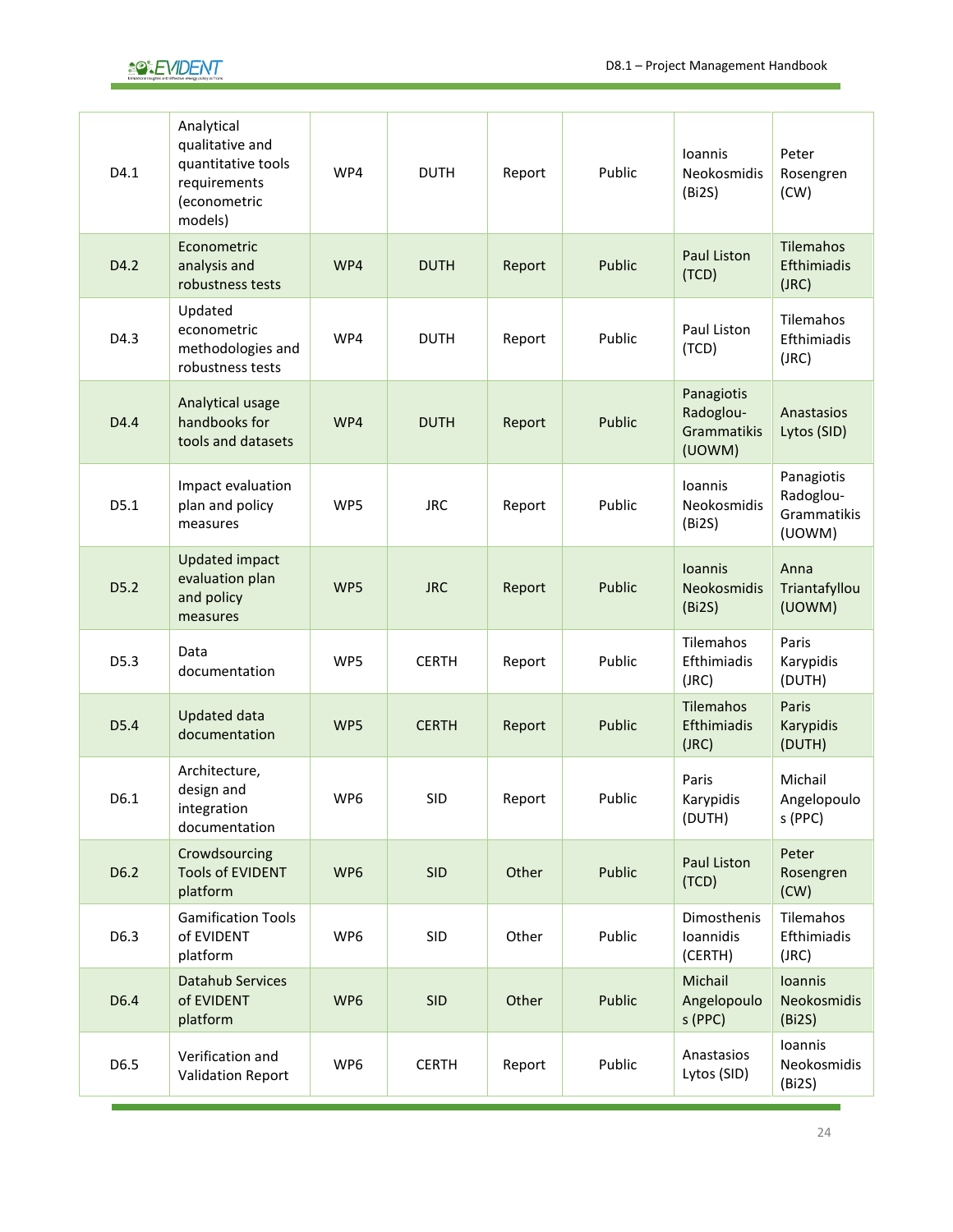

|      | for final version of<br><b>EVIDENT platform</b>               |     |                   |                                              |              |                                         |                                                  |
|------|---------------------------------------------------------------|-----|-------------------|----------------------------------------------|--------------|-----------------------------------------|--------------------------------------------------|
| D7.1 | Project<br><b>Communication Kit</b>                           | WP7 | Bi2S              | Website<br>S,<br>patents<br>filling,<br>etc. | Public       | Peter<br>Rosengren<br>(CW)              | Anastasios<br>Lytos (SID)                        |
| D7.2 | Report on<br>dissemination and<br>impact assessment           | WP7 | Bi2S              | Paul Liston<br>Public<br>Report<br>(TCD)     |              |                                         | Paris<br>Karypidis<br>(DUTH)                     |
| D7.3 | Update on<br>dissemination and<br>impact assessment<br>report | WP7 | Bi2S              | Report                                       | Public       | Paul Liston<br>(TCD)                    | Paris<br>Karypidis<br>(DUTH)                     |
| D7.4 | Exploitation and<br>market analysis<br>report                 | WP7 | Bi <sub>2</sub> S | Report                                       | Confidential | Peter<br>Rosengren<br>(CW)              | Panagiotis<br>Radoglou-<br>Grammatikis<br>(UOWM) |
| D7.5 | Update on<br>exploitation and<br>market analysis<br>report    | WP7 | Bi <sub>2</sub> S | Report                                       | Confidential | Peter<br>Rosengren<br>(CW)              | Panagiotis<br>Radoglou-<br>Grammatikis<br>(UOWM) |
| D8.1 | Project<br>Management<br>Handbook                             | WP8 | <b>UOWM</b>       | Report                                       | Public       | Michail<br>Angelopoulo<br>s (PPC)       | Paris<br>Karypidis<br>(DUTH)                     |
| D8.2 | Project<br>Scientific/Technical<br>Plan                       | WP8 | <b>DUTH</b>       | Report                                       | Public       | <b>Ioannis</b><br>Neokosmidis<br>(Bi2S) | Panagiotis<br>Radoglou-<br>Grammatikis<br>(UOWM) |
| D8.3 | Data Management<br>Plan                                       | WP8 | <b>UOWM</b>       | Report                                       | Confidential | Dimosthenis<br>Ioannidis<br>(CERTH)     | Peter<br>Rosengren<br>(CW)                       |
| D8.4 | Progress report                                               | WP8 | <b>UOWM</b>       | Report                                       | Confidential | Paul Liston<br>(TCD)                    | Paris<br>Karypidis<br>(DUTH)                     |

### <span id="page-24-0"></span>**4.4. Events That Must Be Immediately Reported**

Regarding any events that might significantly affect or delay the implementation of appointed tasks or the European Union (EU) financial interests, there must be an immediate report forwarded to the PC, who will later inform the Project Officer (PO) and the EVIDENT consortium.

- Altering the Legal Entity Appointed Representative (LEAR).
- Altering legal, financial, technical, organizational or ownership situation or those referred to linked third parties.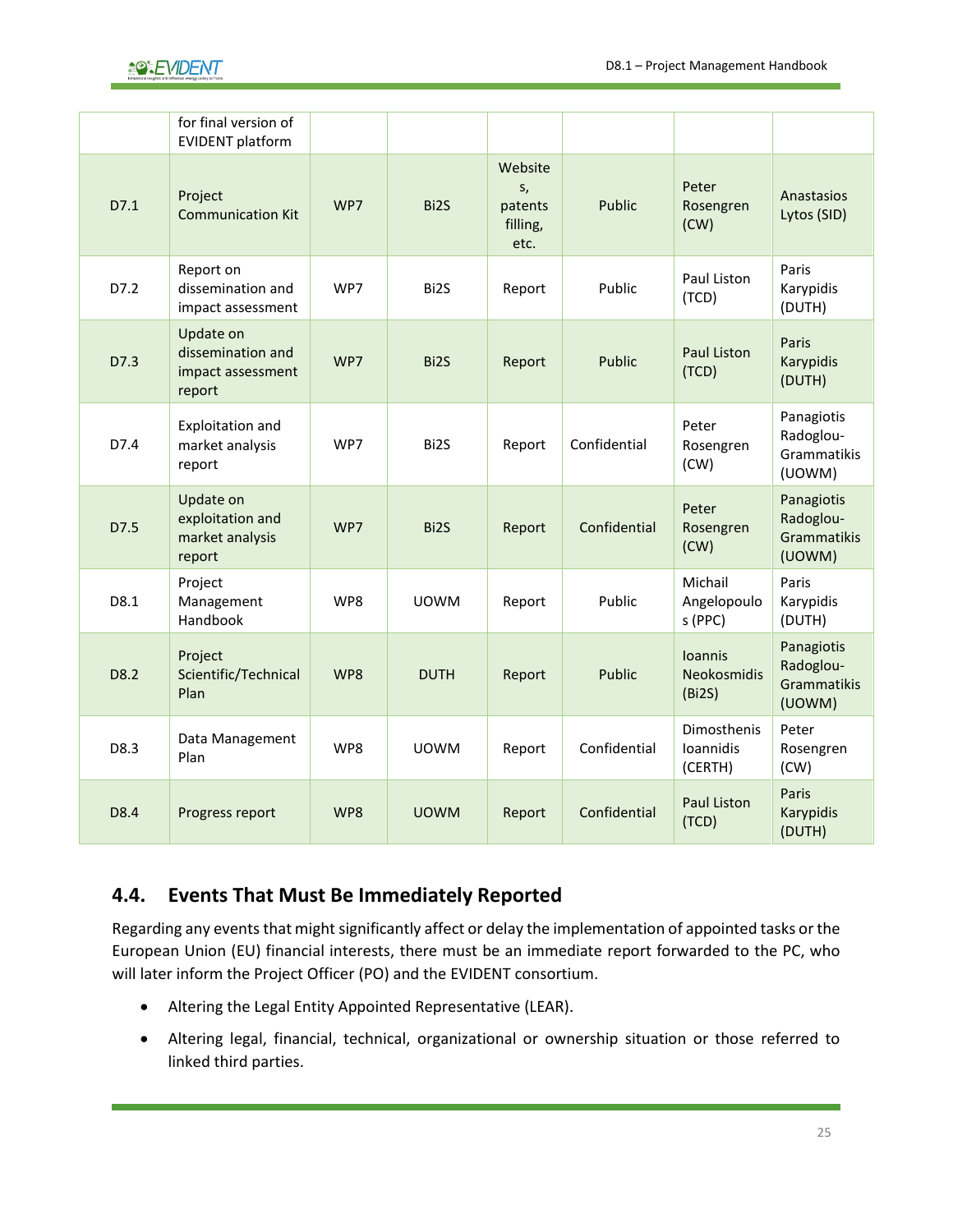- Altering the name, address, legal form, organization type of its linked third parties.
- Any action or circumstance that may affect awarding the grant or be kept in line with the requirements under the GA.

Furthermore, the Portal Beneficiary Register should be kept up to date by all beneficiaries and more specifically regarding personal information concerning their names, addresses, legal representatives, legal forms, and organization types.

### <span id="page-25-0"></span>**4.5. Project Management and Communication Tools**

#### <span id="page-25-1"></span>**4.5.1. Mailing Lists**

The EVIDENT project uses mailing lists per WP and for administrative and financial issues. The mailing lists are listed below:

- WP1[: evident-wp1@lists.uowm.gr](mailto:evident-wp1@lists.uowm.gr)
- WP2[: evident-wp2@lists.uowm.gr](mailto:evident-wp2@lists.uowm.gr)
- WP3[: evident-wp3@lists.uowm.gr](mailto:evident-wp3@lists.uowm.gr)
- WP4[: evident-wp4@lists.uowm.gr](mailto:evident-wp4@lists.uowm.gr)
- WP5[: evident-wp5@lists.uowm.gr](mailto:evident-wp5@lists.uowm.gr)
- WP6[: evident-wp6@lists.uowm.gr](mailto:evident-wp6@lists.uowm.gr)
- WP7[: evident-wp7@lists.uowm.gr](mailto:evident-wp7@lists.uowm.gr)
- WP8[: evident-wp8@lists.uowm.gr](mailto:evident-wp8@lists.uowm.gr)
- General Assembly[: evident-general-assembly@lists.uowm.gr](mailto:evident-general-assembly@lists.uowm.gr)
- Administrative/Financial[: evident-admin@lists.uowm.gr](mailto:evident-admin@lists.uowm.gr)
- All Consortium Members: [evident-all@lists.uowm.gr](mailto:evident-all@lists.uowm.gr)

If needed, future mailing lists will be created for the purpose of the project.

#### <span id="page-25-2"></span>**4.5.2. Collaboration Management Platform**

A common collaboration space is available for the EVIDENT partners to share documents and get all available information, both public and confidential, using the Confluence software. This web-based workspace allows users to upload documents, share files and organise the information in sections for easy collaborative editing.

The Confluence working space of EVIDENT includes the following sections:

• A contact list, including a list of every person involved in EVIDENT, their affiliation and the contact details.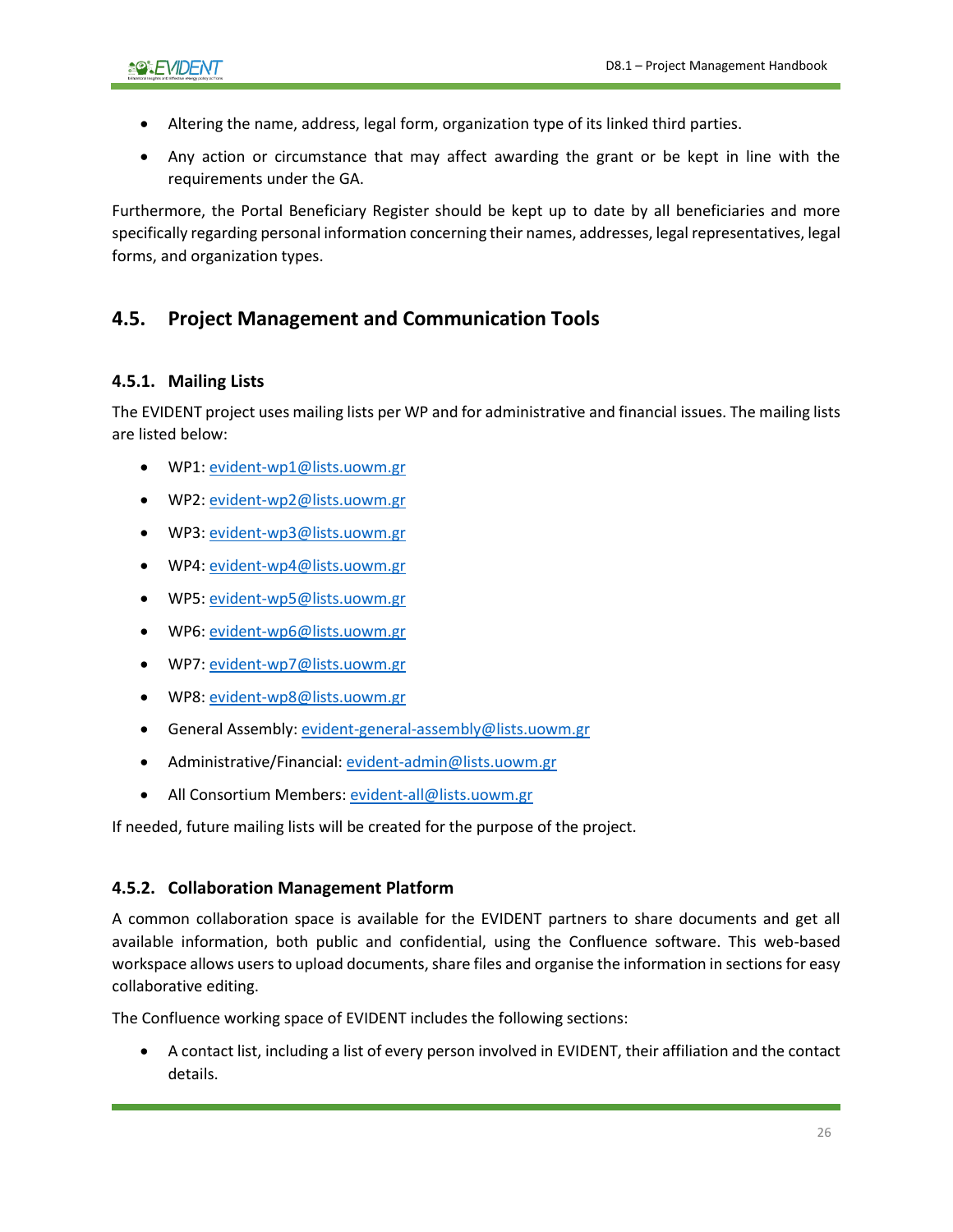- A page for each WP, that includes the deliverables organised per task. The working and undersubmission deliverables should be shared amongst the consortium partners by uploading them to the corresponding pages of these sections.
- The budget, the Person Months (PMs) effort and the Gantt chart.
- The official documents, including the GA, the CA, and the GA amendments.
- The EVIDENT templates that should be used for preparing presentations, deliverables, and internal reports.
- The EVIDENT logo.
- The page "Photos" should be used by partners to upload photos that can be utilised to boost the dissemination activities (e.g., photos from the pilots, dissemination events, etc.).
- The Plenary Meeting page accumulates agendas, minutes, and presentations from each biannual meeting.

The structure of the Confluence workspace might change during the project lifetime to assure an effective way of working between the members of the EVIDENT consortium.

Considering that the collaboration platform stores confidential documents (i.e., documents that must be accessible only by members of the EVIDENT consortium and EC), access to this workspace is granted only to the project members, to prevent the leak of sensitive data.

The collaboration management platform is hosted and maintained by UOWM.

[Figure 2](#page-26-0) depicts a screenshot of the Confluence workspace for the EVIDENT project.

| <b>≭ Confluence</b> Spaces v People Calendars             |                   | Create                                                                                                 |                 |              |        |                      |                 |               |                                                 | Search |  |  |
|-----------------------------------------------------------|-------------------|--------------------------------------------------------------------------------------------------------|-----------------|--------------|--------|----------------------|-----------------|---------------|-------------------------------------------------|--------|--|--|
| <b>OF EVIDENT</b><br>$\star$                              | Pages a           |                                                                                                        |                 |              |        |                      |                 |               |                                                 |        |  |  |
|                                                           |                   | <b>EVIDENT Home</b>                                                                                    |                 |              |        |                      |                 |               |                                                 |        |  |  |
| <b>图</b> Pages                                            |                   | Created by Dimitris Pliatsios, last modified by Panagiotis Radoglou-Grammatikis on Oct 08, 2020        |                 |              |        |                      |                 |               |                                                 |        |  |  |
| 99 Blog                                                   |                   | Welcome to EVIDENT                                                                                     |                 |              |        |                      |                 |               | How to work with Wiki: Confluence Documentation |        |  |  |
| Calendars                                                 |                   | This is the collaboration wiki space for the LC-SC3-EC-4-2020 bEhaVioral Insgihts anD Effective eNergy |                 |              |        |                      |                 |               |                                                 |        |  |  |
| SPACE SHORTCUTS                                           |                   | policy acTions (EVIDENT) project.<br><b>O</b> Contact List                                             |                 |              |        |                      |                 |               |                                                 |        |  |  |
| <b>C</b> File lists                                       |                   | Cordis Link: https://cordis.europa.eu/project/id/957117                                                |                 |              |        |                      |                 |               |                                                 |        |  |  |
| <b>PAGE TREE</b>                                          |                   |                                                                                                        |                 |              |        |                      |                 |               |                                                 |        |  |  |
| · Contact List                                            | <b>Activities</b> |                                                                                                        |                 |              |        |                      |                 |               |                                                 |        |  |  |
| · Security Advisory Board                                 |                   | WP1 Requirements and nature of behavioural biases                                                      |                 |              |        |                      |                 |               |                                                 |        |  |  |
| $-EEAB$                                                   |                   | WP2 Policy interventions and pilots design                                                             |                 |              |        |                      |                 |               |                                                 |        |  |  |
| · Grant Agreement                                         |                   | WP3 Intervention preparation and execution                                                             |                 |              |        |                      |                 |               |                                                 |        |  |  |
| $\cdot$ Part B                                            |                   | WP4 Econometric analysis and policy evaluation                                                         |                 |              |        |                      |                 |               |                                                 |        |  |  |
| * Consortium Agreement                                    |                   | <b>WPS Policy measures</b>                                                                             |                 |              |        |                      |                 |               |                                                 |        |  |  |
| · Amendments                                              |                   | WP6 Prototyping and integration                                                                        |                 |              |        |                      |                 |               |                                                 |        |  |  |
| . Budget / PMs Effort / Gantt Chart                       |                   | WP7 Dissemination and exploitation                                                                     |                 |              |        |                      |                 |               |                                                 |        |  |  |
| · Templates                                               |                   | <b>WP8 Project management</b>                                                                          |                 |              |        |                      |                 |               |                                                 |        |  |  |
| · General Assembly Telcos                                 |                   |                                                                                                        |                 |              |        |                      |                 |               |                                                 |        |  |  |
| > Plenary Meetings                                        |                   | <b>Project Deliverables</b>                                                                            |                 |              |        |                      |                 |               |                                                 |        |  |  |
| · Review Meetings                                         | ID                | <b>Deliverable Title</b>                                                                               | <b>WP</b>       | Leader       | Type   | <b>Dissemination</b> | Delivery        | <b>Status</b> |                                                 |        |  |  |
| * Logos                                                   |                   |                                                                                                        |                 |              |        | Level                | Month           |               |                                                 |        |  |  |
| · Photos                                                  | D1.1              | Analysis of best practices                                                                             | WP1             | <b>UOWM</b>  | Report | Public               | 6               |               |                                                 |        |  |  |
| > WP1 Requirements and nature of                          | D1.2              | Assessing behavioural biases and                                                                       | WP1             | <b>DUTH</b>  | Report | Public               | 12              |               |                                                 |        |  |  |
| > WP2 Policy interventions and pilo                       |                   | financial literacy                                                                                     |                 |              |        |                      |                 |               |                                                 |        |  |  |
| > WP3 Intervention preparation and                        | D <sub>1.3</sub>  | Specifications of big data analytics                                                                   | WP1             | <b>CERTH</b> | Report | Public               | 14              |               |                                                 |        |  |  |
| > WP4 Econometric analysis and po                         | D <sub>2.1</sub>  | Field studies, serious game and                                                                        | WP2             | <b>TCD</b>   | Report | Public               | $\overline{9}$  |               |                                                 |        |  |  |
| > WP5 Policy measures                                     |                   | surveys protocols design and pilots                                                                    |                 |              |        |                      |                 |               |                                                 |        |  |  |
| > WP6 Prototyping and integration                         |                   | design                                                                                                 |                 |              |        |                      |                 |               |                                                 |        |  |  |
| > WP7 Dissemination and emloitati<br><b>O</b> Space tools | D <sub>2.2</sub>  | Optimized protocols design                                                                             | WP2             | <b>TCD</b>   | Report | Public               | 24              |               |                                                 |        |  |  |
| $\mathsf{cc}$                                             |                   | D2.3 Serious game implementation                                                                       | WP <sub>2</sub> | <b>TCD</b>   | Report | Public               | 12 <sup>°</sup> |               |                                                 |        |  |  |

<span id="page-26-0"></span>Figure 2: The EVIDENT page on Confluence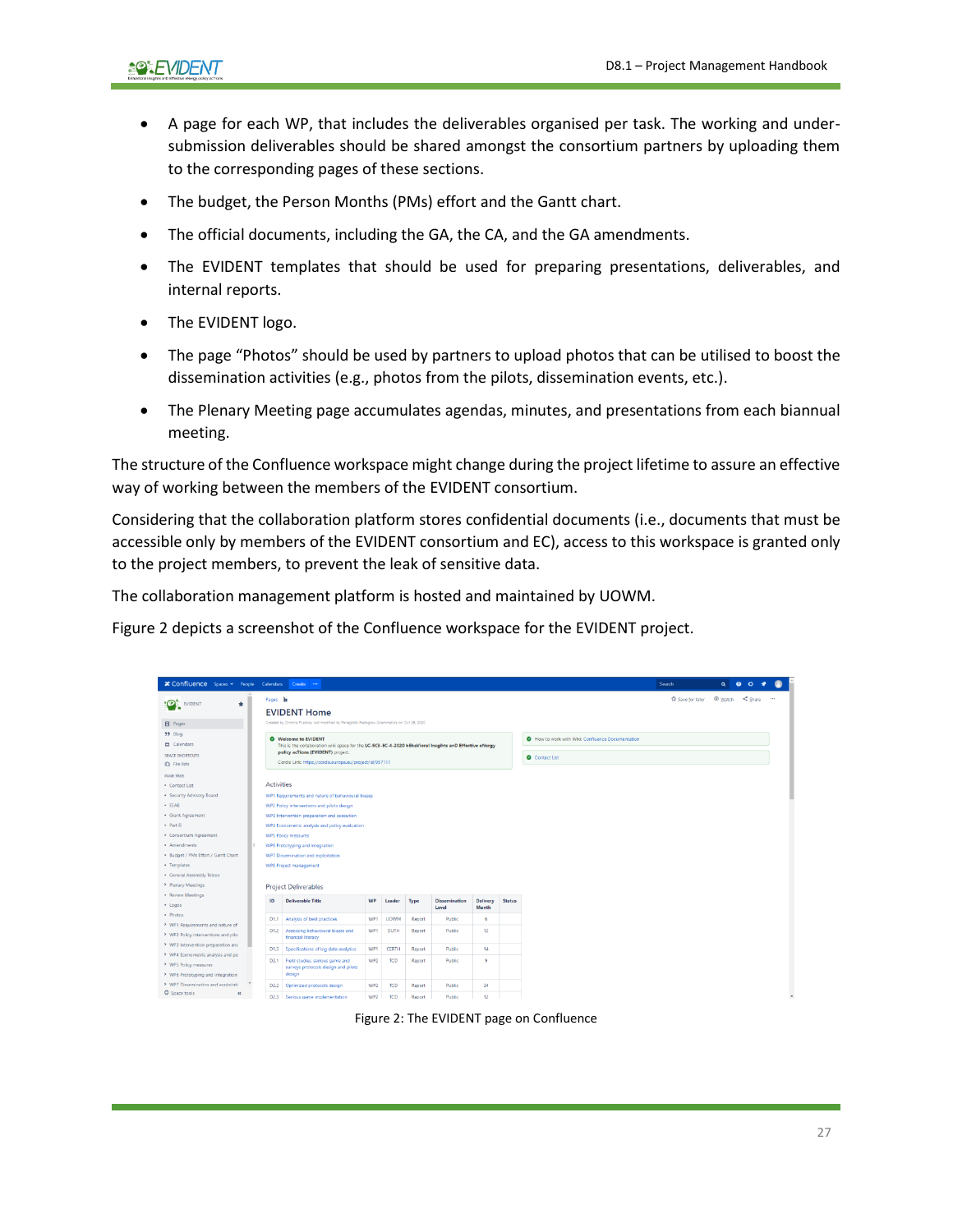#### <span id="page-27-0"></span>**4.5.3. Teleconference Platform**

Zoom Video Communications is a company operating from San Jose, California that provides remote conferencing services using cloud computing. Zoom offers communications software that combines video conferencing, online meetings, and mobile collaboration.

The participants can join a meeting by opening the corresponding Uniform Resource Locator (URL) of the meeting, provided by email or other means. To join the meeting, a Zoom client is required that is being downloaded automatically and is supported by multiple operating systems (Windows, Mac, Linux, Android, and iOS).

Alternatively, the participants are also able to join by audio, by dialling in from regular phones. Each scheduled meeting has a unique 9, 10, or 11-digit number called Meeting ID and generated by the host. This number is required for joining the meeting.

All partners wishing to initiate a teleconference should contact the PC to schedule the telco. In any case, the telco organiser sends out an e-mail with the meeting URL to all intended attendees well in advance, through the provisioned mailing lists.

Prof. Panagiotis Sarigiannidis is the contact point for any telco arrangements.

[Figure 3](#page-27-2) depicts the usage of the Zoom software.



Figure 3: Usage of the Zoom software

#### <span id="page-27-2"></span><span id="page-27-1"></span>**4.5.4. Version Control Repository**

The Bitbucket software aims to assist the code development and collaboration within the technical activities of the EVIDENT consortium. Bitbucket allows users to create an unlimited number of projects, both private and public. The technical partners can pull requests to edit code, publish reviews and discuss specific projects or pulls.

Bitbucket is a self-hosted service maintained and provided by UOWM.

[Figure 4](#page-28-3) is a screenshot from the landing page of the Bitbucket platform.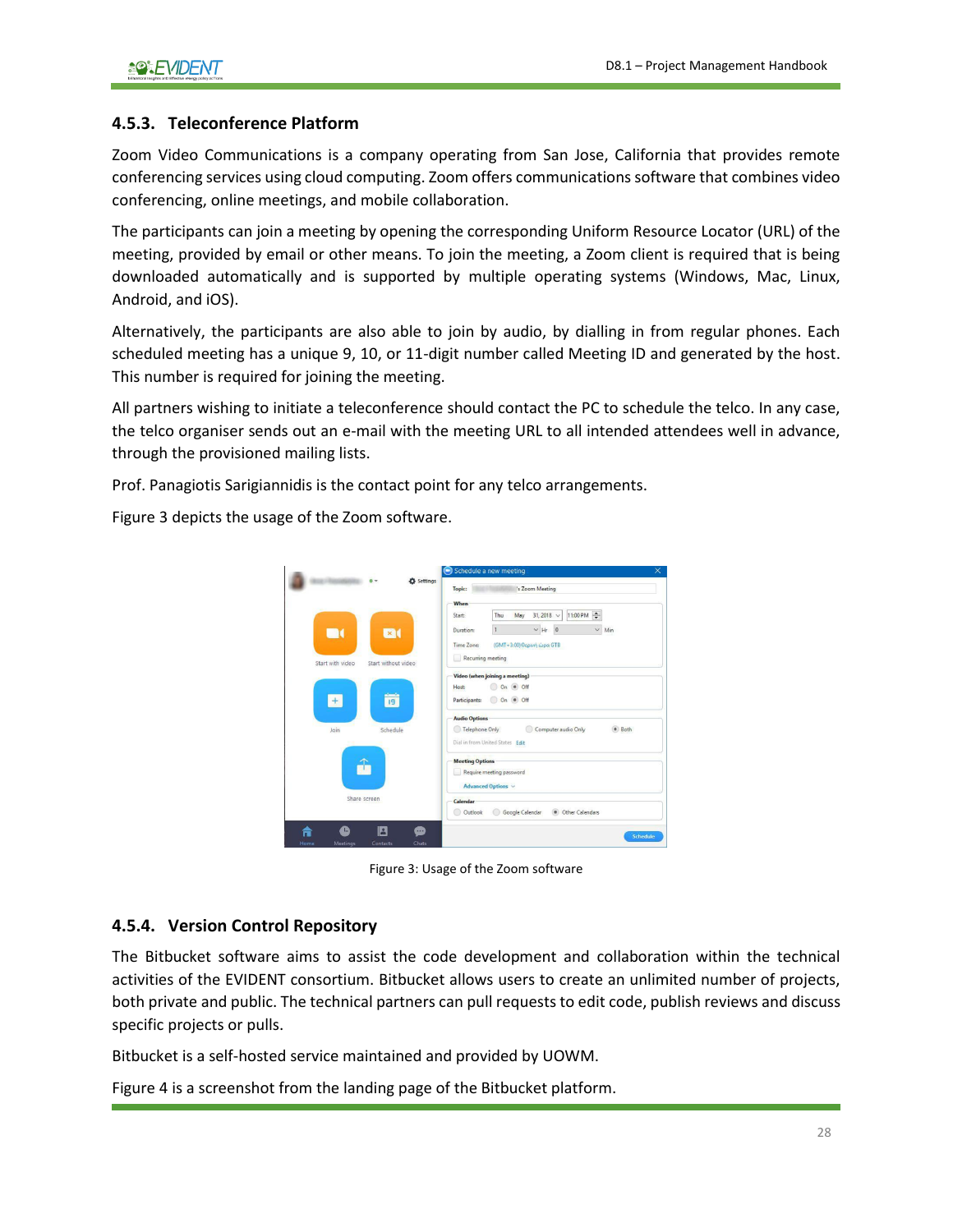

| Your work                                                                                        | <b>Repositories</b>                                         |
|--------------------------------------------------------------------------------------------------|-------------------------------------------------------------|
|                                                                                                  | $\odot$<br>Q Search for repositories                        |
|                                                                                                  | <b>RECENTLY VIEWED</b>                                      |
|                                                                                                  | Port Feature Extractor Aggreg.<br>SDN Controller Statistics |
|                                                                                                  | Port Feature Extractors<br><b>DN Controller Statistic</b>   |
|                                                                                                  | ort Fonture Extractor JSON<br>SDN Controller Statistic      |
| You have no pull requests to review                                                              | UOWM smod<br><b>UOWM Smod</b>                               |
| All your pull requests and reviews are done. When there's something to review it'll appear here. | Single Switch Topolgy<br>Mininet Topologies                 |
|                                                                                                  | Simple STP Tenolony<br>Mininet Topologies                   |
|                                                                                                  | greg on<br>Came theory intent.                              |
|                                                                                                  | NeuralPot<br><b>ALL</b> NeuralPo                            |
|                                                                                                  |                                                             |

### <span id="page-28-3"></span><span id="page-28-0"></span>**5. Documentation and Dissemination**

This section provides the necessary information needed by the consortium partners to prepare documents related to the project as well as to participate in dissemination events.

#### <span id="page-28-1"></span>**5.1. Documentation Templates**

The documents and presentations to be produced within the project will be created and edited using Microsoft Office Word and PowerPoint, version 2007 or newer, or compatible.

The documents will be edited in docx format, while presentations will be produced in pptx format. Specific templates are provisioned for each kind of document (presentation, deliverable, internal report, internal review, minutes of meeting), ensuring common visual identity and consistency in the consortium.

The project's templates are accessible through the following link:

<https://space.uowm.gr/confluence/display/evidenth2020/Templates>

<span id="page-28-2"></span>Calibri is the main font that applies to all templates.

#### **5.2. File Naming Conventions and Versioning**

The file name of the documents shared within the consortium is advised to follow specific conventions to achieve efficient ordering, processing and mitigate human errors. The file name of the document will contain:

• First letters: EVIDENT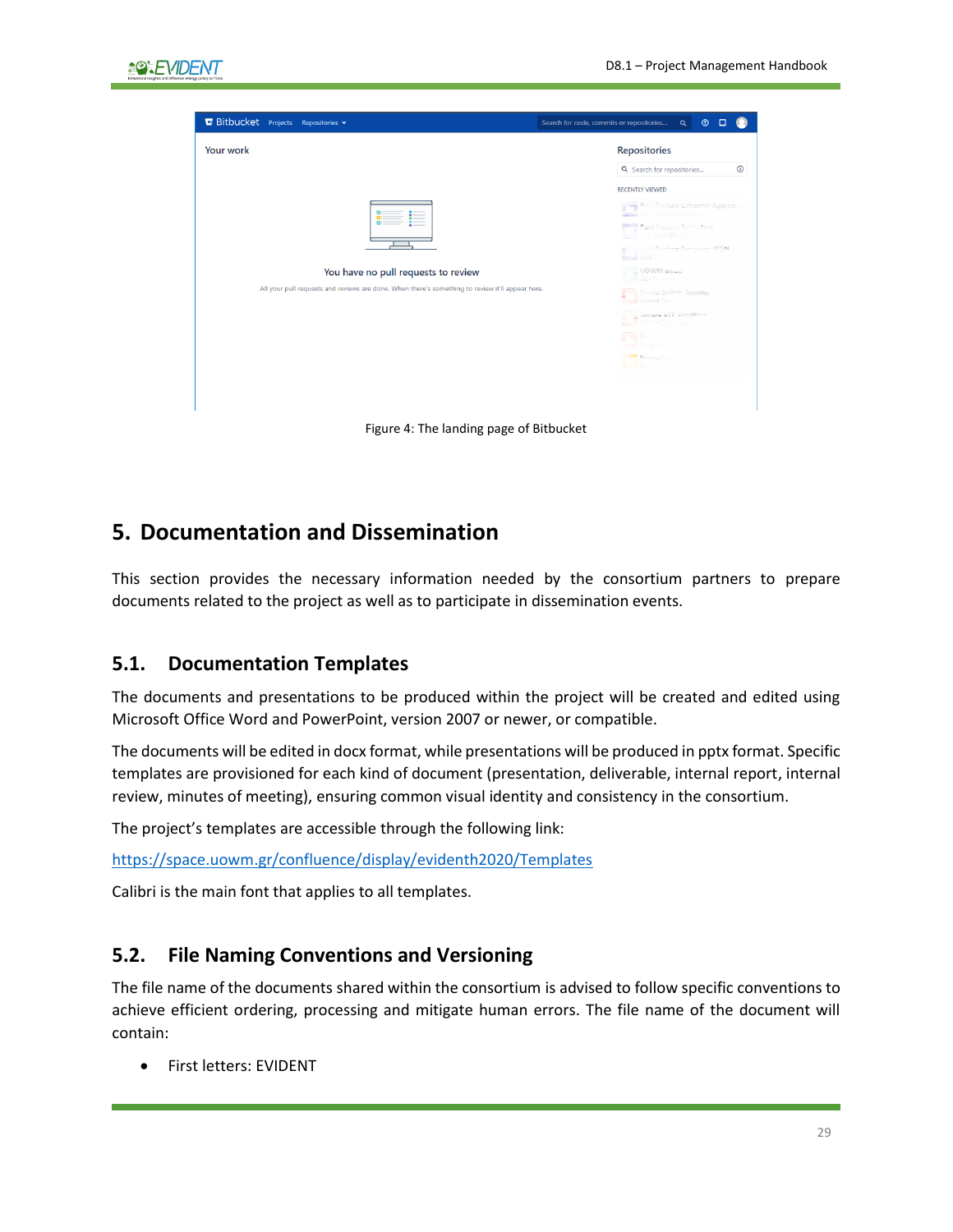- Next 3-4 digits: "WP/<T>/<D>", where <T> is the number of task and <D> is the number of the deliverable.
- Next digits: Document's short title
- Next 2-3 digits: "v" and number of revisions.
- Next 3-6 digits: Short name of the partner publishing the revision, within brackets.
- Spaces should be replaced with underscore " " to ensure compatibility in non-desktop environments

For example: "EVIDENT\_D8.1\_Project\_Management\_Handbook\_v1\_[UOWM].docx" refers to the first version of D8.1 prepared by UOWM.

Unless a deliverable is submitted, the versioning should be less than 1. For example, the partner that first contributes to a deliverable should assign the version v0.1. The succeeding partners editing the document should increment the version by 0.1, e.g., v0.2, v0.3 etc. Only the version that will be delivered to the PC for submission to EC should have the v1.0 version. If a deliverable is rejected and resubmitted, then revision tags like v1.1 or v2.0 should be used, depending on the grade of revision.

#### <span id="page-29-0"></span>**5.3. Dissemination Policy (Article 38 of GA)**

Unless the Agency requests or agrees otherwise or unless it is impossible, any communication activity related to the action (including in electronic form, via social media, etc.) and any infrastructure, equipment and major results funded by the grant must:

(a) display the EU emblem and

(b) include the following text:

For communication activities:

"This project has received funding from the European Union's Horizon 2020 research and innovation programme under grant agreement No 957117".

For infrastructure, equipment, and major results:

"This [infrastructure][equipment][insert type of result] is part of a project that has received funding from the European Union's Horizon 2020 research and innovation programme under grant agreement No 957117".

When displayed together with another logo, the EU emblem must have appropriate prominence.

Furthermore, any communication activity related to the action must indicate that it reflects only the author's view and that the Agency, and the Commission is not responsible for any use that may be made of the information it contains.

The EVIDENT partners are strongly advised to study Article 38 of GA to ensure compliance of their dissemination activities with the requirements described in the GA. Deviations and breaches of those obligations might lead to grant reduction and other measures as described in Chapter 6 of the GA.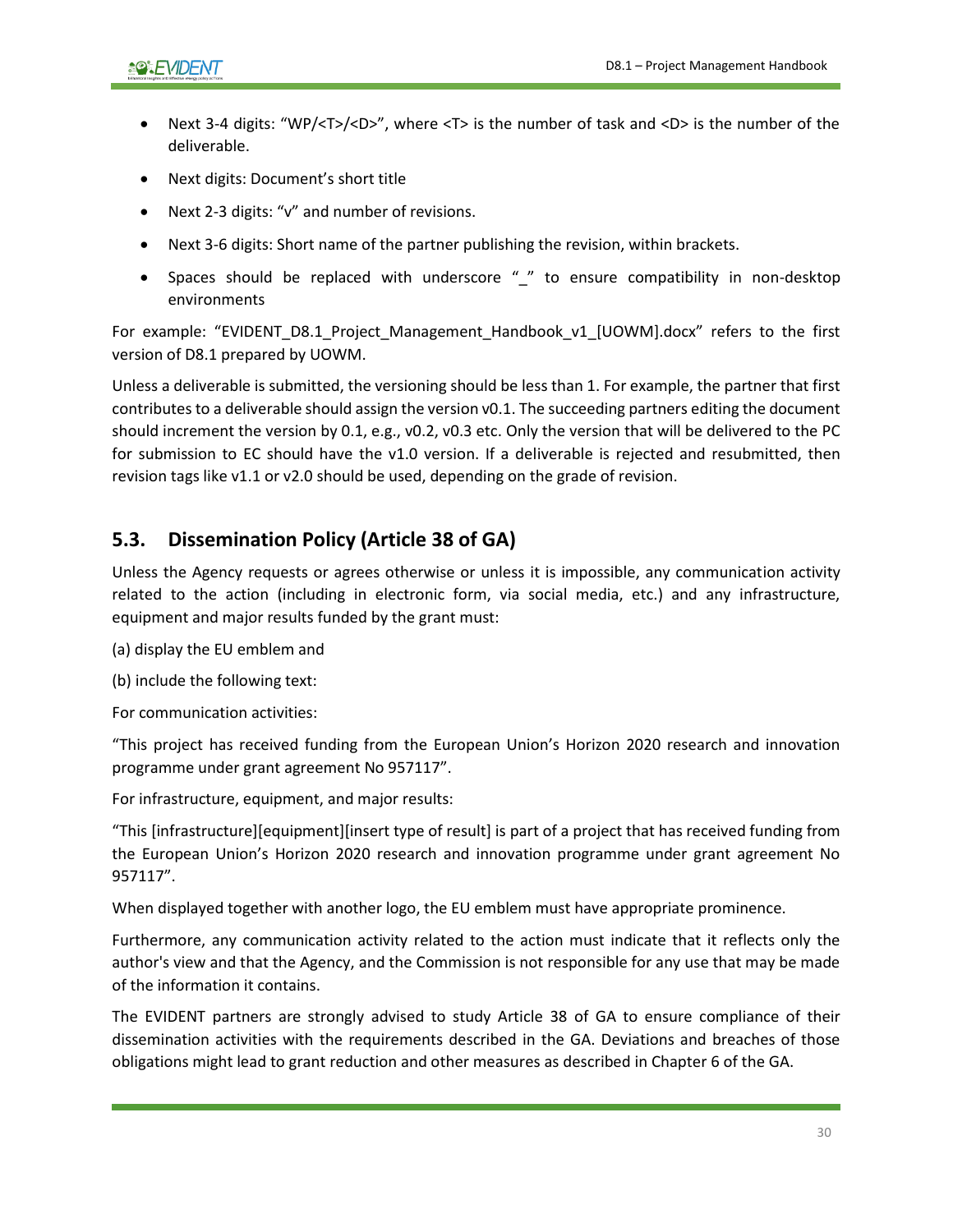### <span id="page-30-0"></span>**5.4. Consortium Logo**

Figure 5 illustrates the logo that will be utilized by the EVIDENT consortium as a visual identification of the consortium. This logo, as well as other variations of that logo, can be found under the following link:

<https://space.uowm.gr/confluence/display/evidenth2020/Logos>



<span id="page-30-1"></span>bEhaVioral Insights anD Effective eNergy policy acTions

Figure 5: The EVIDENT logo